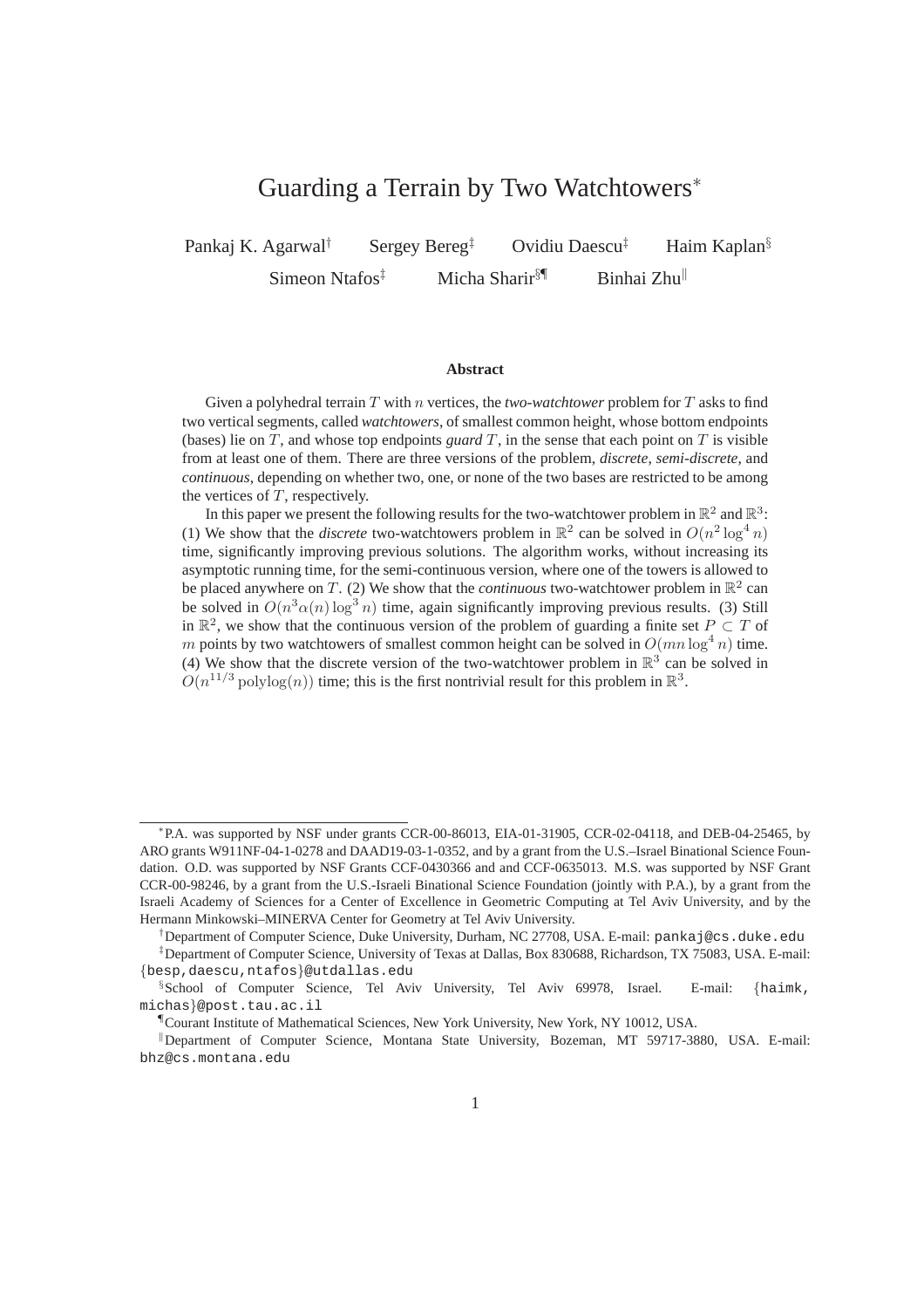## **1 Introduction**

A polyhedral terrain in  $\mathbb{R}^d$  is the graph of a continuous, piecewise-linear  $(d-1)$ -variate function. Thus, a terrain in  $\mathbb{R}^2$  is an x-monotone polygonal chain, while a terrain in  $\mathbb{R}^3$  is an xy-monotone polyhedral surface. A *watchtower* is a vertical line segment whose bottom endpoint (*base*) lies on T. A point  $w \in T$  is *seen* (or *guarded*) by a watchtower  $\tau$  if the top endpoint of  $\tau$  sees w, that is, the segment connecting it to  $w$  lies fully above  $T$ . Two watchtowers placed on  $T$  are said to guard  $T$  if each point on  $T$  is visible from the top endpoint of at least one of the towers.

In this paper we study the *two-watchtower* problem for polyhedral terrains in  $\mathbb{R}^2$  and  $\mathbb{R}^3$ , which is defined as follows. Given a polyhedral terrain T with n edges, find the smallest height  $h > 0$ for which there exist two points  $u, v \in T$  such that the watchtowers of height h erected at u and v guard T.

Two versions of the problem have been studied in the literature. In the *discrete* version, the bases u and v are restricted to be among the vertices of  $T$  (or, for that matter, could belong to any prespecified finite point set). In the *continuous* version, u and v can be located anywhere on T. In this paper we study these two versions and also address a new version, called *semi-discrete*, in which the base of one tower is restricted to be among the vertices on  $T$  while the base of the other tower can be anywhere on  $T$  (see Figure 1). We further introduce a variant of the problem when not all of T needs to be guarded. Instead, we specify a finite set P of  $m$  "critical" points on  $T$ , and the goal is to find two watchtowers of minimum common height that together guard  $P$  (i.e., every point of  $P$  is visible from at least one of the towers). Again, we may consider the discrete, semi-continuous, or the continuous versions of this problem.



**Figure 1.** The three versions of the problem in  $\mathbb{R}^2$ : (i) discrete, (ii) semi-discrete, and (iii) continuous.

Of course, similar problems can be stated for any number of watchtowers, and one can also consider variants, such as the one where the height  $h$  of the watchtowers is specified, and one wishes to find the *smallest* number of watchtowers of that height that collectively guard T.

**Related work.** Guarding a terrain by watchtowers is a special case of the general class of visibility problems in two and three dimensions, known as *art gallery problems*, which have been extensively studied for more than two decades. These problems have numerous applications in surveillance, navigation, computer vision, modelling and graphics, GIS, and many more. See [23] for a recent survey of art gallery problems.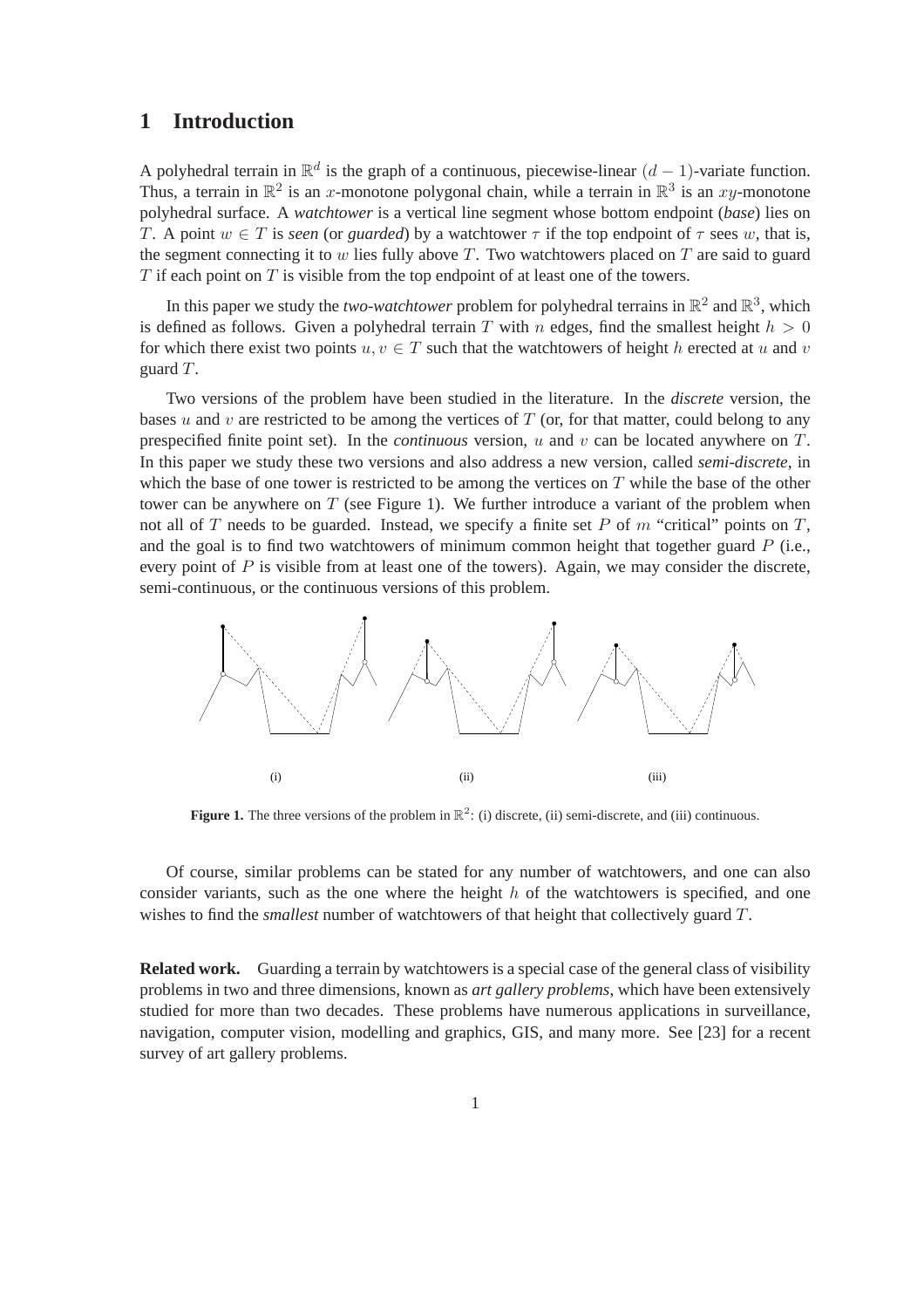The problem of guarding a terrain in  $\mathbb{R}^2$  by two watchtowers has been studied in several recent papers. Bespamyatnikh *et al.* [4] show that for the discrete case in  $\mathbb{R}^2$  deciding whether there exist two watchtowers of given height h that guard T can be done in  $O(n^3)$  time. Using parametric search [18], they obtain an  $O(n^3 \log^2 n)$ -time algorithm for the optimization problem. They also present an  $O(n<sup>4</sup>)$ -time solution that avoids parametric search. Ben-Moshe *et al.* [2] also address the discrete version of the problem in  $\mathbb{R}^2$  and give an  $O(n^{2.688} \log^2 n)$ -time algorithm, based on parametric search and on the computation of all dominances for a set of n points in  $\mathbb{R}^n$ . The continuous case for  $\mathbb{R}^2$  is solved in [4] by an algorithm that takes  $O(n^4 \log^2 n)$  time, using parametric search.

Much less is known about terrain guarding in  $\mathbb{R}^3$ . Early work on terrain guarding, due to Cole and Sharir [10], shows that the problem of finding the minimum number of guards is NP-complete, even if the guards are placed on the terrain (no elevation is allowed). However, the case of a single watchtower guarding the terrain has been shown by Sharir [21] to be solvable in  $O(n \log^2 n)$  time. An  $O(n \log n)$ -time algorithm for this problem was later obtained by Zhu [24].

Attention has also been given to the problem of guarding a two-dimensional terrain with the minimum number of guards placed on the terrain. If the guards are at some fixed height, the minimum number of guards can be found in polynomial time [19]. Recently, Ben-Moshe, Katz, and Mitchell [3], and, independently, Clarkson and Varadarajan [8], discovered constant-factor approximation algorithms for the problem. Eidenbenz et al. [12] show that the related problem of guarding a simple polygon with a minimum number of guards is APX-hard. So for the problem of guarding polygons there is an  $\varepsilon$  such that it is NP-hard to obtain a  $(1 + \varepsilon)$ -approximation for the minimum number of guards.

**Our results.** we study the problem of guarding a terrain by two watchtowers in  $\mathbb{R}^2$  and  $\mathbb{R}^3$ . For the planar case we obtain the following results.

- (i) We show that the discrete two-watchtower problem can be solved in  $O(n^2 \log^4 n)$  time, significantly improving the previous solutions cited earlier. The algorithm works, without affecting its asymptotic running time, for the semi-continuous version as well, in which one of the bases can be anywhere on  $T$  and the other has to be placed at a vertex of  $T$ .
- (ii) We show that the continuous two-watchtower problem can be solved in  $O(n^3\alpha(n)\log^3 n)$ time, again significantly improving previous results.
- (iii) We show that the continuous version of the problem of guarding a finite set  $P \subset T$  of m points by two watchtowers can be solved in  $O(mn \log^4 n)$  time.

We also study the problem of guarding a terrain by two watchtowers in  $\mathbb{R}^3$ , and present an  $O(n^{11/3} \text{polylog}(n))$  time algorithm for the discrete two-watchtower problem. This is the first nontrivial algorithm for the problem: A trivial solution for the discrete problem takes about  $O(n^4)$ time.

All the results derived in this paper are based on the parametric-searching technique [18]. For each result, we first design a *decision procedure* that, given T and a real value  $h > 0$ , determines whether  $T$  can be guarded by two watchtowers of height at most  $h$ . Next, we apply the parametric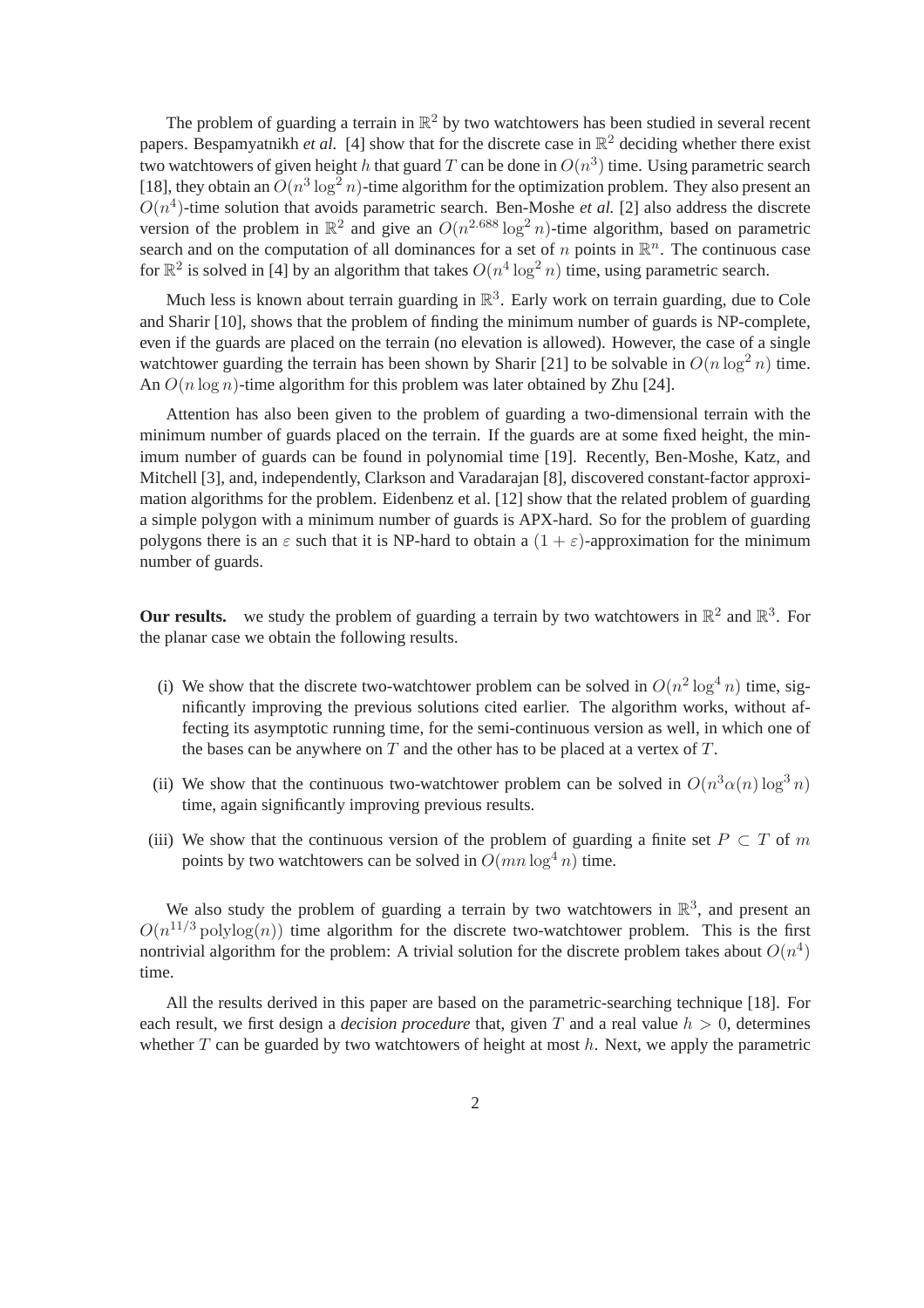searching technique to the decision procedure, to obtain an algorithm that finds where to place two watchtowers of smallest possible height.

The parametric searching step involves developing a parallel algorithm for the decision problem and simulating it generically at the unknown value of the smallest height. While the main contributions of the paper lie in developing the decision procedures, their generic implementations for parametric searching are also nontrivial and we describe them too in detail. (We note that previous results on the problem do not detail the parametric searching steps.)

Section 2 describes the algorithms for the discrete and semicontinuous two-watchtower problems in  $\mathbb{R}^2$ . Section 3 describes the algorithm for the continuous two-watchtower problem in  $\mathbb{R}^2$ . Section 4 discusses the continuous version in which only a given set of points on  $T$  need to be guarded. Section 5 describes the algorithm for the discrete two-watchtower problem in  $\mathbb{R}^3$ . We conclude the paper in Section 6 with a brief discussion and some open problems.

# **2 The Discrete and Semi-Continuous Problems in** R 2

Let T be an x-monotone polygonal chain in  $\mathbb{R}^2$ , with n edges, and let V be the set of its vertices. For a point  $u \in T$  and  $h > 0$ , let  $u(h)$  be the point that is vertically above u at distance h. We call the vertical segment  $uu(h)$  *the watchtower* with base u and height h, but we often refer to the watchtower just by its top endpoint  $u(h)$ , for short.

The *discrete two-watchtower* problem asks for the smallest height  $h > 0$  such that there exist two vertices  $u, v \in V$ , so that the two points  $u(h)$  and  $v(h)$  (the *tops* of the towers at height h erected at u and v, respectively), guard T. The *semi-continuous two-watchtowers* problem is the same, except that only one of u, v is required to be a vertex of  $T$ , and the second one can lie anywhere on T. We present algorithms that solve these two problems in time  $O(n^2 \log^4 n)$ . Both algorithms employ parametric searching [18], and therefore rely on a *decision procedure*, to guide the search for the optimum height.

Let T be a polygonal terrain in the plane with n edges, and let  $h > 0$  be a fixed parameter. To solve the decision problem we need to determine whether there exist two points  $u, v \in T$ , with both  $u, v \in V$  (discrete case) or at least one of u, v a vertex of T (semi-continuous case), such that the top endpoints  $u(h)$ ,  $v(h)$  of the watchtowers of height h at u, v guard T. We present a procedure that does much more than that: Given one tower  $u(h)$ , it finds the *shortest* second tower that can be placed *anywhere* on the terrain, so that both towers guard T. This serves as a decision procedure for both the discrete and the semi-continuous versions of the problem. We begin by describing a procedure that is a main step in the decision procedure. Next, we describe the decision procedure, and then discuss how to plug the parametric searching.

#### **2.1 Computing visibility pairs**

Let P be a set of points on T, and let V be the set of vertices of T. We want to find, for each vertex  $v \in V$ , a point  $p \in P$  (if one exists), that satisfies the following conditions:

(i)  $p$  lies to the left of  $v$ ;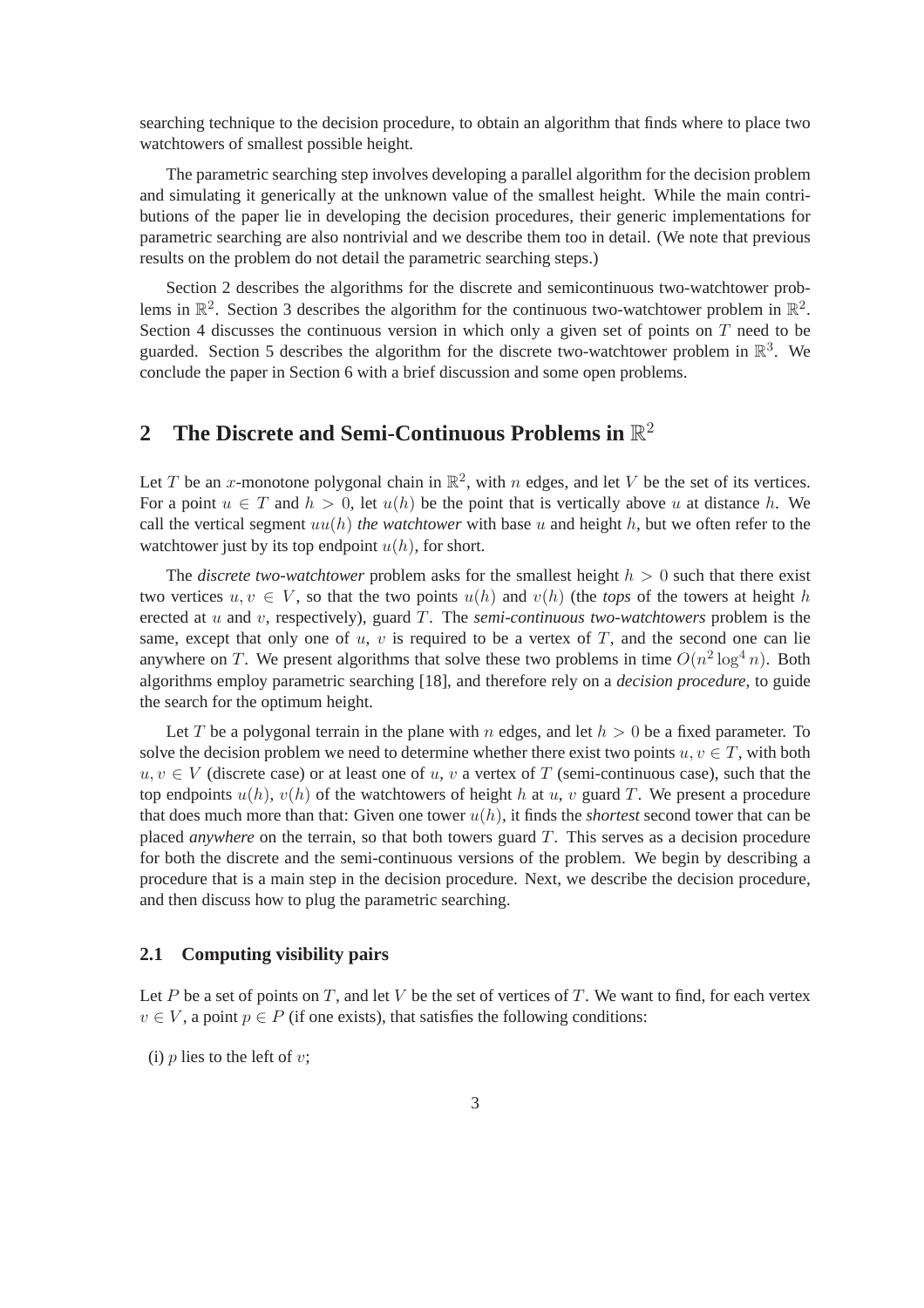- (ii)  $p$  sees  $v$ ; and
- (iii)  $p$  is the rightmost point in  $P$  that satisfies (i) and (ii). Alternatively, among the points of  $P$ that satisfy (i) and (ii), the segment  $pv$  has the largest slope (it is easily verified that these alternative formulations are equivalent).



**Figure 2.** Some pairs of  $\Pi(P, V)$ .

Denote by  $\Pi(P, V)$  the set of these pairs. See Figure 2. We assume that  $|P| = O(n)$ , which will be the case in our application. We solve this problem using the following divide-and-conquer technique. Consider the set  $P \cup V$  and let  $\ell$  be the vertical line that splits it into two subsets of equal size. Let  $P_L$ ,  $V_L$  (resp.,  $P_R$ ,  $V_R$ ) denote the subsets of P and V that lie to the left (resp., right) of  $\ell$ . We clearly have

 $\Pi(P, V) = \Pi(P_L, V_L) \cup \Pi(P_R, V_R) \cup \Pi(P_L, V_R'),$ 

where  $V'_R$  is the subset of all points  $v \in V_R$  for which there is no point  $p \in P_R$  that forms with v a pair in  $\Pi(P_R, V_R)$ . Let n' denote the size of  $V'_R$ . We compute  $\Pi(P_L, V_L)$  and  $\Pi(P_R, V_R)$ recursively, extract the subset  $V'_R$ , and compute  $\Pi(P_L, V'_R)$  in the following direct way.

Without loss of generality, assume that  $\ell$  is the y-axis. We pass to the dual plane, using a duality transform that maps a point  $(m, p)$  to the line  $y = mx + p$ . For each  $p \in P_L$ , let  $\gamma_p$  denote the dual representation of the locus of all lines  $\lambda$  that pass through p, such that p sees the intercept  $\lambda \cap \ell$ . In the dual plane,  $\gamma_p$  is a rightward directed ray, contained in the line dual to p and emanating from the point  $w_p$  that represents the shallowest line through p with the above property. Note that the rays  $\gamma_p$ are pairwise openly disjoint, because an intersection point of two such rays  $\gamma_p$ ,  $\gamma_{p'}$  is dual to a line that passes through p and  $p'$ , so that both points see the intercept. Since both points lie on T, this is impossible (except at an endpoint of one of the rays, namely, the ray corresponding to the leftmost point among  $p, p'$ ).

In complete analogy, for each point  $q \in V_R'$ , let  $\delta_q$  denote the dual representation of the locus of all lines  $\lambda$  that pass through q, such that q sees the intercept  $\lambda \cap \ell$  (here q sees the intercept to its left). In the dual plane,  $\delta_q$  is a leftward directed ray, emanating from the point  $z_q$  that represents the shallowest line through q with the above property. Here too the rays  $\delta_q$  are pairwise openly disjoint. See Figure 3(i).

Let  $q \in V_R'$ , and let  $p \in P_L$  be the point that satisfies  $(p, q) \in \Pi(P_L, V_R')$  (assuming that such a point exists). The point dual to the line that passes through  $p$  and  $q$  is a point that lies on both rays  $\gamma_p, \delta_q$ , and is the *rightmost* point of intersection of  $\delta_q$  with some ray  $\gamma_p$  (it corresponds to the line of largest slope in condition (iii)). Let Q denote the unbounded (and degenerate) 'comb-like' simple polygon, whose boundary consists of all the rays  $\gamma_p$ , and of a vertical line  $\ell_0$  at  $x = +\infty$ .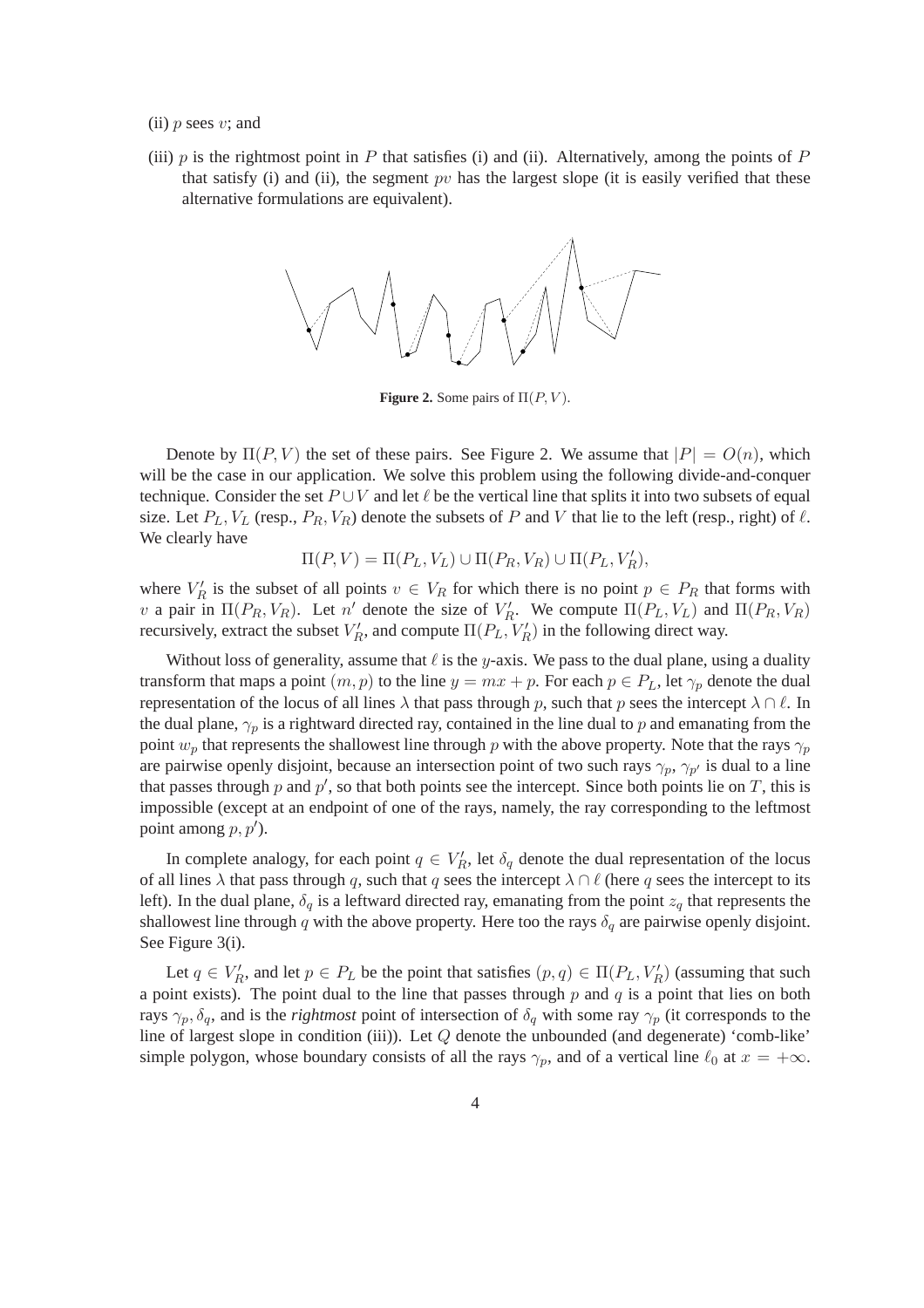

**Figure 3.** (i) The rays  $\gamma_p$  and a query ray  $\delta_q$ . (ii) The polygon Q.

(In practice, we place  $\ell_0$  at a sufficiently large x-coordinate, and trim the rays  $\gamma_p$  at their intercepts with  $\ell_0$ ; see Figure 3(ii).) Then the point  $p \in P_L$  that forms with q a pair in  $\Pi(P_L, V_R')$  is simply the output of a ray-shooting query inside Q along  $\delta_q$ .

We first construct Q. For this, we need to compute the (apices of the) rays  $\gamma_p$ , for  $p \in P_L$ . Let  $T_L$  (resp.,  $T_R$ ) denote the region consisting of all points that lie above T and to the left (resp., right) of  $\ell$ . Let  $b_{\ell}$  denote the intersection point  $T \cap \ell$ . We construct the shortest-path map inside  $T_L$  with  $b_{\ell}$  as a source, as in [13]. This allows us to find, in linear time, the terminal segments of all the shortest paths from  $b_{\ell}$  to the points of  $P_L$ . For each  $p \in P_L$ , the apex of  $\gamma_p$  is then the dual of the line containing the respective terminal segment pa; see Figure 4. The total cost of this step is linear.



**Figure 4.** Constructing the rays  $\gamma_p$  from the shortest-path map from  $b_\ell$ .

To complete the construction of Q, we need to sort the rays  $\gamma_p$  by their intercepts with  $\ell_0$ . However, this order is equal to the order of the slopes of these rays, which in turn is the same as the order of the abscissas of the points of  $P_L$ , and this order can be computed prior to the beginning of the divide-and-conquer process (the computaion of the order of abscissas over P requires  $O(n \log n)$ time). Hence, this substep also takes linear time.

Using the algorithm of Guibas *et al.* [13] (see also [5]), we next preprocess  $Q$  in linear time for ray shooting queries that take logarithmic time each. We then construct the (apices of the) rays  $\delta_q$ , for  $q \in V'_R$ . This is done, in a symmetric manner to the construction of the rays  $\gamma_p$ , using the region  $T_R$  instead of  $T_L$ . This step also runs in linear time. We then perform ray shooting queries in  $Q$ with the rays  $\delta_q$ , for  $q \in V_R'$ , thereby obtaining the set  $\Pi(P_L, V_R')$ . Hence, the overall cost of the 'merge' step of the recursion is  $O(n \log n)$  time, so the entire procedure takes  $O(n \log^2 n)$  time.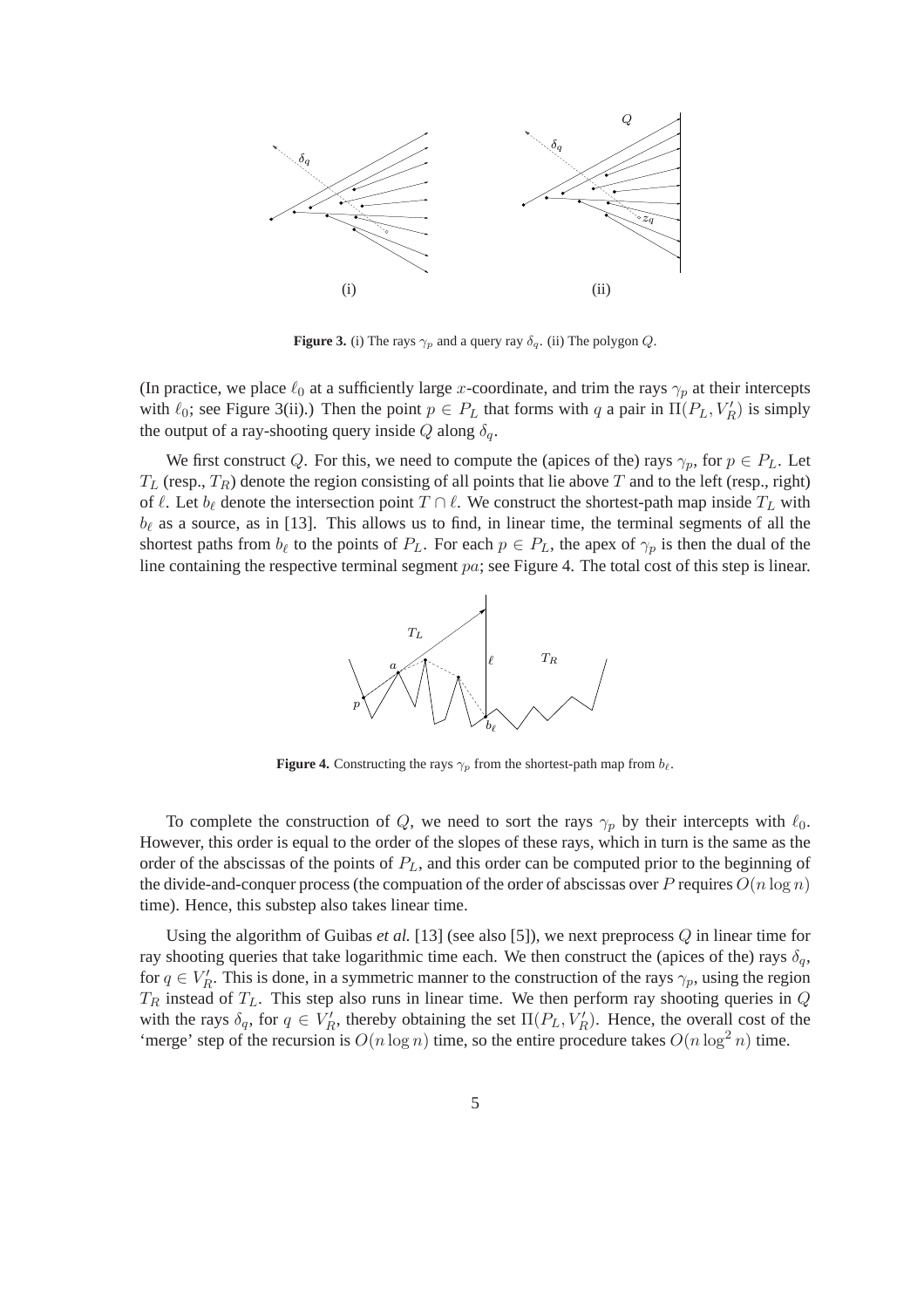In summary, we have an algorithm that computes the set  $\Pi(P, V)$  in  $O(n \log^2 n)$  time.

### **2.2 The decision procedure**

Let  $H$  be the region of the plane that lies above  $T$ . In the decision procedure, we fix a vertex  $u$  of  $T$ , erect the first tower, of height h, over u, and compute the *visibility polygon*  $W(u(h))$ , which is the portion of H that is visible from  $u(h)$ . The polygon  $W(u(h))$  can be computed in linear time [13]. Let  $\partial W(u(h))$  denote the boundary of  $W(u(h))$ . The portion of  $\partial W(u(h))$  that lies on T consists of subsegments of the edges of  $T$ , at most one subsegment for each edge, which are delimited either by the vertices of T, or by intercepts of visibility rays that emanate from  $u(h)$  and pass through some vertex of T. In either case, at least one endpoint of each visibility segment is a vertex of T. See Figure 5.

Let  $P = P(u, h)$  denote the set of all the endpoints of the portions of the edges of T that are not visible from  $u(h)$ . Clearly,  $u(h)$  and another tower top  $v(h')$  (with a possibly different height  $h'$ ) guard T if and only if  $v(h')$  sees all the points of P. This follows from the easy observation that if a point  $v(h')$  above T sees both endpoints of a subsegment of some edge of T then it sees the entire subsegment.

The following lemma provides the crucial geometric property on which our algorithm relies.

**Lemma 2.1.** *For a point* v on T and height h', the tower top  $v(h')$  sees all the points of P that lie *to the left of* v *if and only if*  $v(h')$  *lies above all the lines*  $pw$  *such that*  $(p, w) \in \Pi(P, V)$  *and* w *lies to the left of (or coincides with)* v*.*

*Equivalently,*  $v(h')$  *sees all the points of* P *that lie to the left of*  $v$  *if and only if, for each*  $p \in P$  *to the left of* v,  $v(h')$  *lies above the steepest line*  $pw$  *such that*  $(p, w) \in \Pi(P, V)$  *and* w *lies to the left of (or coincides with)* v*.*



**Figure 5.** The visible portions of T from  $u(h)$ , and the set  $P(u, h)$  (highlighted along T).

**Proof:** If  $v(h')$  sees all the points of P that lie to the left of v then it must lie above all the lines pw as in the first statement of the lemma, or else the corresponding point  $p$  would not be visible from  $v(h')$ . Conversely, suppose that  $v(h')$  lies above all these lines, and let p be a point in P to the left of v. If  $v(h')$  does not see p then the shortest path from p to  $v(h')$  that lies above T must bend at some vertices of T. Let w be the leftmost such vertex. If  $(p, w) \in \Pi(P, V)$ , then  $(p, w)$  satisfies the conditions in the lemma, and  $v(h')$  passes below the line pw, contrary to our assumption. If  $(p, w) \notin \Pi(P, V)$  then there must exist another point  $p' \in P$  that lies between p and w so that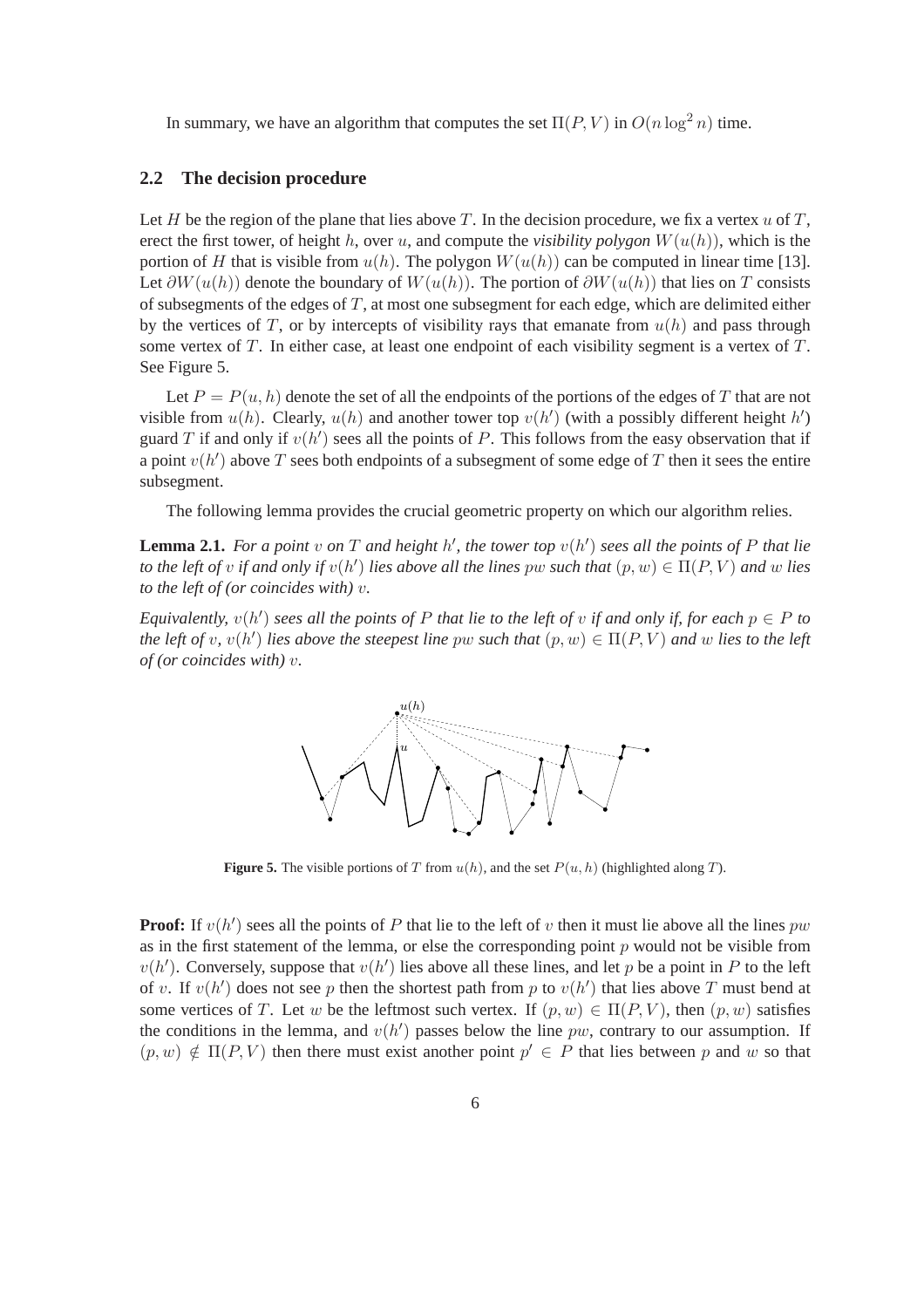$(p', w) \in \Pi(P, V)$ . The line  $p'w$  is even steeper than pw, and  $v(h')$  thus lies below it, again a contradiction. The second statement of the lemma is obvious.  $\Box$ 

Lemma 2.1 has a symmetric version, which handles visibility from a tower top  $v(h')$  to the points of P to its right. For this version we need a symmetric version of  $\Pi(P, V)$ , involving pairs  $(p, v) \in P \times V$  with p lying to the right of v, which is defined and constructed in a fully symmetric manner.

After computing the left and right visibility of  $v(h')$ , for each  $v \in V$ , we sweep the plane with a vertical line  $\ell$  from left to right, starting with the leftmost vertex of T, and construct a *height function*  $h_L$ , so that, for each  $q \in T$ ,  $h_L(q)$  is the height of the shortest tower erected over q that sees all the points of P to its left. Equivalently, in view of Lemma 2.1,  $h_L(q)$  is the distance from q to the *upper envelope* E of the lines  $pw$ , for all the pairs  $(p, w) \in \Pi(P, V)$  with w lying to the left of (or coinciding with)  $q$ .

As we sweep  $\ell$ ,  $h_L(q)$  remains a linear function, equal to the vertical distance between an edge of E and an edge of T, until  $\ell$  reaches a vertex of either E or T. If it reaches a vertex of E, we pass to another edge of E, and the corresponding update of  $h<sub>L</sub>$  is easy and obvious. If  $\ell$  reaches a vertex v of T, in addition to the obvious local update of  $h<sub>L</sub>$ , we need to dynamically update E, by adding the line pv, for the unique pair  $(p, v) \in \Pi(P, V)$ , to the set of lines that form E, or do nothing if such a pair does not exist. This has the effect of either leaving  $E$  unchanged or, since  $E$  is convex, creating two new vertices of  $E$  and deleting the old vertices between them, and can easily be done in overall time  $O(\log n)$ . After each update is performed, we also need to find the next vertex of E to the right of the current position of  $\ell$ , which can be done in  $O(1)$  time per update. Hence, the construction of  $h<sub>L</sub>$  can be done in  $O(n \log n)$  time (after the preprocessing stage of constructing  $\Pi(P, V)$ , which takes  $O(n \log^2 n)$  time). Note that this algorithmic analysis also implies that the combinatorial complexity (number of vertices of the graph) of the function  $h<sub>L</sub>$  is  $O(n)$ .

We then apply a symmetric process, in which we sweep the plane from right to left, starting with the rightmost vertex of T, and construct the symmetrically defined height function  $h<sub>R</sub>$ . We then construct the upper envelope  $h^*$  of  $h_L$  and  $h_R$ , in time  $O(n)$ , using a standard merging procedure. The global minimum of  $h^*$  is the shortest height of a second tower, erected anywhere on  $T$ , that sees, together with  $u(h)$ , the entire terrain.

Since we need to repeat this step for each vertex  $u$  of  $T$ , the entire decision procedure runs in  $O(n^2 \log^2 n)$  time. In summary, we thus have:

**Lemma 2.2.** *(a)* Given a terrain T in the plane with n edges, a vertex u of T, and a height  $h \geq 0$ , *one can find, in*  $O(n \log^2 n)$  *time, the shortest second tower, erected anywhere on* T, *that sees, together with* u(h)*, the entire terrain.*

*(b)* Given a terrain T in the plane with n edges, and a height  $h \geq 0$ , one can determine, in  $O(n^2 \log^2 n)$  *time, whether* h *is smaller than, equal to, or greater than the optimum height for the discrete or the semi-continuous two-towers problem for* T*.*

**Remark:** An obvious open problem is to improve the efficiency of the construction of the set  $\Pi(P, V)$ . Can it be done in  $O(n \log n)$  time? This is the bottleneck step in the decision procedure, and the above improvement, if possible, would have reduced the total running time to  $O(n^2 \log n)$ .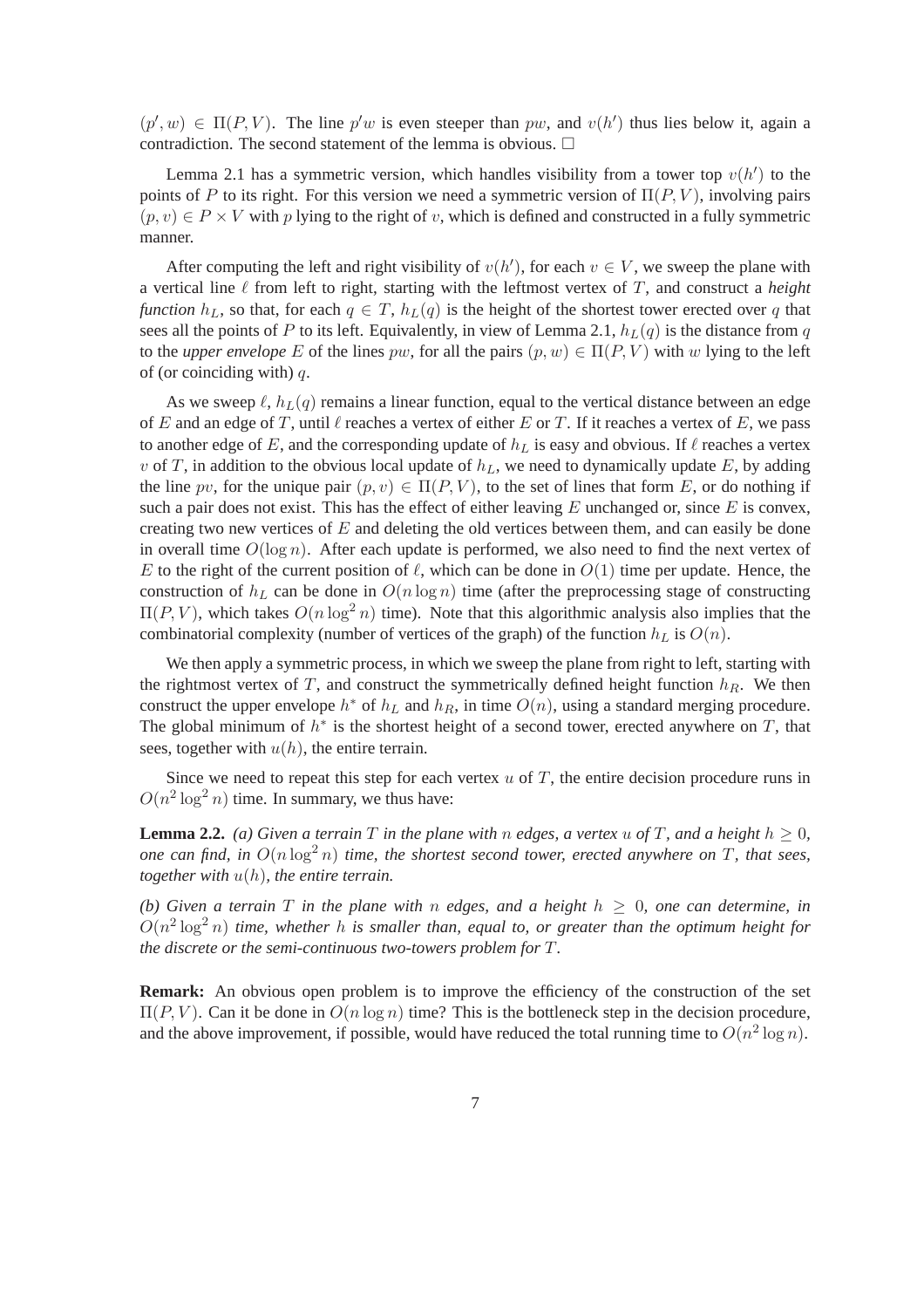#### **2.3 Plugging the parametric search**

In this section we show how to find the optimum height in the discrete and semi-continuous cases by applying the parametric searching technique [18]. That is, we run a generic version of the decision procedure, in which h is left as an unknown parameter. Comparisons that depend on h are resolved by finding the few critical values of  $h$  at which the answer to the comparison may change, and by running (a concrete version of) the decision procedure at these critical heights, thereby finding the noncritical range that contains the optimum height  $h^*$  and is delimited by two consecutive critical heights. This determines the outcome of the comparison, and at the same time narrows down the range I that is known to contain  $h^*$ . We proceed in this manner through the execution of the generic decision procedure. If  $h^*$  is found during one of these comparison resolutions, we stop and report it. Otherwise, upon termination, we output the smaller endpoint of the final interval I. Since the function  $f(h)$  corresponding to the portion of T visible from two towers of height h is a monotonically increasing function, the overall problem can be casted as a monotonic root finding problem, for which the parametric searching procedure is guaranteed to produce the optimal solution  $h^*$ .

To reduce the cost of the generic execution, we need to run a parallel version of it. More precisely, the only steps in the algorithm that need be parallelized are comparisons that depend on  $h$ . All such comparisons that arise in a single parallel step of the algorithm are resolved simultaneously, by running a binary search on all the resulting critical heights. If the algorithm runs in  $T_{\pi}$  parallel steps and uses p processors, then its overall cost is  $O(T_{\pi}(p+D\log p))$ , where  $D = O(n^2\log^2 n)$ is the cost of the decision procedure.

We describe two such generic parallel implementations of the decision procedure, one for the discrete problem and one for the semi-continuous problem. Both implementations require  $O(\log n)$  parallel steps. The first algorithm requires  $O(n^2 \log n)$  processors, and the second requires  $O(n^2 \log^3 n)$  processors. Hence, both result in algorithms with  $O(n^2 \log^4 n)$  running time.

We begin by preprocessing  $T$  as follows. For each vertex  $u$  of  $T$ , we compute the visibility map from the vertical halfline above  $u$ , with an endpoint at  $u$ , using the algorithm of [13]. This takes overall time  $O(n^2)$ , since computing the visibility map from the vertical halfline above u takes  $O(n)$ time. For each  $u$ , the output contains all mutually visible pairs  $(v, v')$  of vertices, such that some point above u sees both v and v' along the line vv' (note that v and v' are on the same side of u). In addition, we also have the first point along that line, as we trace it from the point above  $u$  towards  $v$ and  $v'$ , where it crosses T into the region below T (which may happen at the farthest vertex among v and  $v'$  or at another further point of T). As shown in [13], the number of such critical events is linear for each u. We thus obtain  $O(n)$  critical heights over u, one for each of these visibility events (see Figure 6). Repeating this step for each vertex u, we obtain a set  $H_0$  of a total of  $O(n^2)$  critical heights, and a corresponding set  $\mathcal I$  of intercepts along the edges of  $T$ , where the above visibility rays  $vv'$  'enter' the region below  $T$ .

We run a standard binary search through  $H_0$ , using the decision procedure described above. After  $O(\log n)$  calls to that procedure, with overall cost  $O(n^2 \log^3 n)$ , we obtain an initial interval I<sub>0</sub> that contains the optimum height  $h^*$ . For each  $u \in V$  and for each  $h \in I_0$ , the visibility polygon  $W(u(h))$  has a fixed combinatorial structure. In particular, for each visible portion of an edge e of  $T$ , the nature of its endpoints is fixed, in the sense that each of them is either a fixed vertex of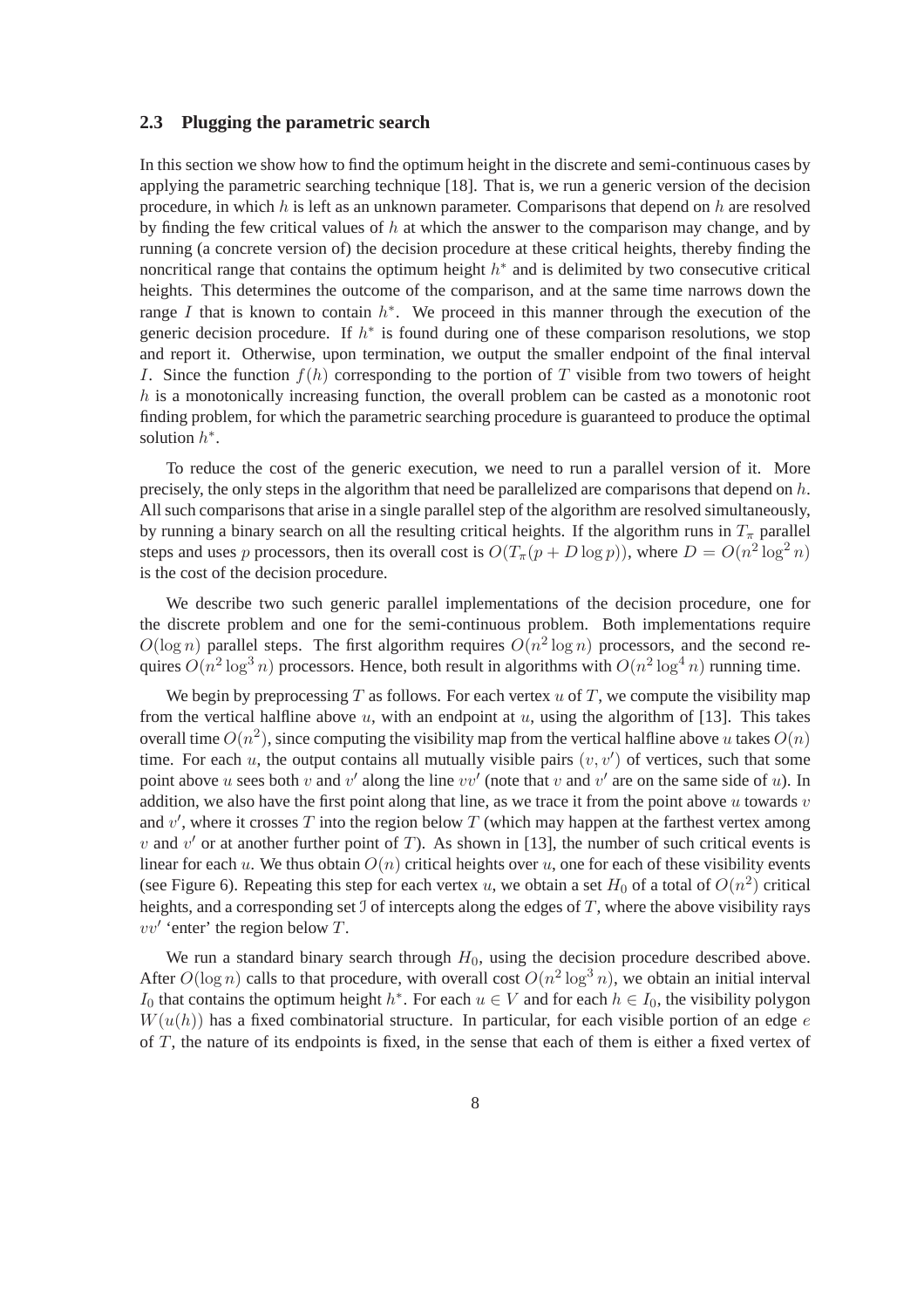

**Figure 6.** The critical heights over u.

T, or the intercept along e of a visibility ray that emanates from  $u(h)$  and passes through a fixed vertex of T before hitting e. Let  $P(u, h)$  denote the set of those endpoints of the visibility segments of  $W(u(h))$  that are not vertices of T, and set  $P(h)$  to be the union of these sets, over all vertices u. Clearly,  $P(h)$  has size  $O(n^2)$ . The parameter h reminds us that these are parametric points that depend on h.

Our next step is to locate the points of  $P(h)$  among the points of J. We run the following process iteratively. At each stage we have a partition  $S$  of the edges of  $T$  into subsegments, each delimited by points of  $\mathcal{I} \cup V$ , an interval  $I_S \subseteq I_0$ , and a corresponding partition of  $P(h)$  into subsets, each known to be contained in a fixed segment s of S, for all  $h \in I_S$ . Initially, S is the set of edges of T,  $I_s := I_0$ , and the sets  $P_s(h) := P(h) \cap s$ , for s an edge of T, form the desired partition of  $P(h)$ . (Recall that, for  $h \in I_0$ , the points of  $P_s(h)$  move continuously along s, and no point enters or leaves this set.) Each iterative step refines S as follows.

For each segment  $s \in S$ , set  $\mathcal{I}_s := \mathcal{I} \cap \text{int}(s)$ . Segments  $s \in S$  with  $\mathcal{I}_s = \emptyset$  are removed from S, and we report the corresponding sets  $P_s(h)$  as part of the output of this stage. For any remaining segment s, let  $q_s$  denote the median point of  $\mathcal{I}_s$ . For each  $p \in P_s(h)$ , let  $h_p$  be the (unique) height at which p coincides with  $q_s$ . If there is no such height, or if  $h_p$  lies outside the range  $I_s$ , then we know which half of s contains  $p$ , and we ignore  $p$  in the remainder of the present step. Repeating this over all segments  $s \in S$ , we obtain a set  $H_S$  of  $O(n^2)$  critical heights, and we run a binary search through them, as above, to obtain a subinterval  $I' \subseteq I_S$ , so that for each  $h \in I'$ ,  $s \in S$ , and  $p \in P_s(h)$ , we know which half of s contains p. The next partition S' is then obtained by splitting each surviving segment  $s \in S$  at the median point q. We set  $I_{S'} := I'$ , and get the new partition of  $P(h)$  by assigning each point p to the new half-segment it belongs to. After at most  $O(\log n)$  steps, all segments of S are removed, and each point  $p \in P(h)$ , for any h in the final range  $I_S$ , is located between two successive points of  $\mathcal{I} \cup V$ , as required. The overall cost of this step is  $O(n^2 \log^4 n)$ .

Let  $I_1$  denote the final range  $I_S$ . For each  $h \in I_1$  and for each  $u \in V$ , the set  $\Pi(P(u, h), V)$ is now fixed, as is easily seen. This follows from the observation that whenever  $\Pi(P(u, h), V)$ changes, some point in  $P(h)$  must coincide with a point in  $\mathcal{I} \cup V$ . This allows us to run the left-toright sweeping procedure, for each fixed  $u \in V$ , without having to fix the value of h, and obtain, for each swept vertex v, the set  $L_v$  of all the *active* lines pw, for  $(p, w) \in \Pi(P(u, h), V)$ , namely, the lines corresponding to those pairs  $(p, w)$  with w lying to the left of v. In the discrete problem, we need to find which of these lines attain the maximum height at  $v$ , and assert that this maximum height is no more than  $h^*$ ; see below for more details. Handling the semi-continuous case is somewhat more involved, and will be discussed later.

To parallelize this step, we store the vertices of  $T$  at the leaves of a minimum-height binary tree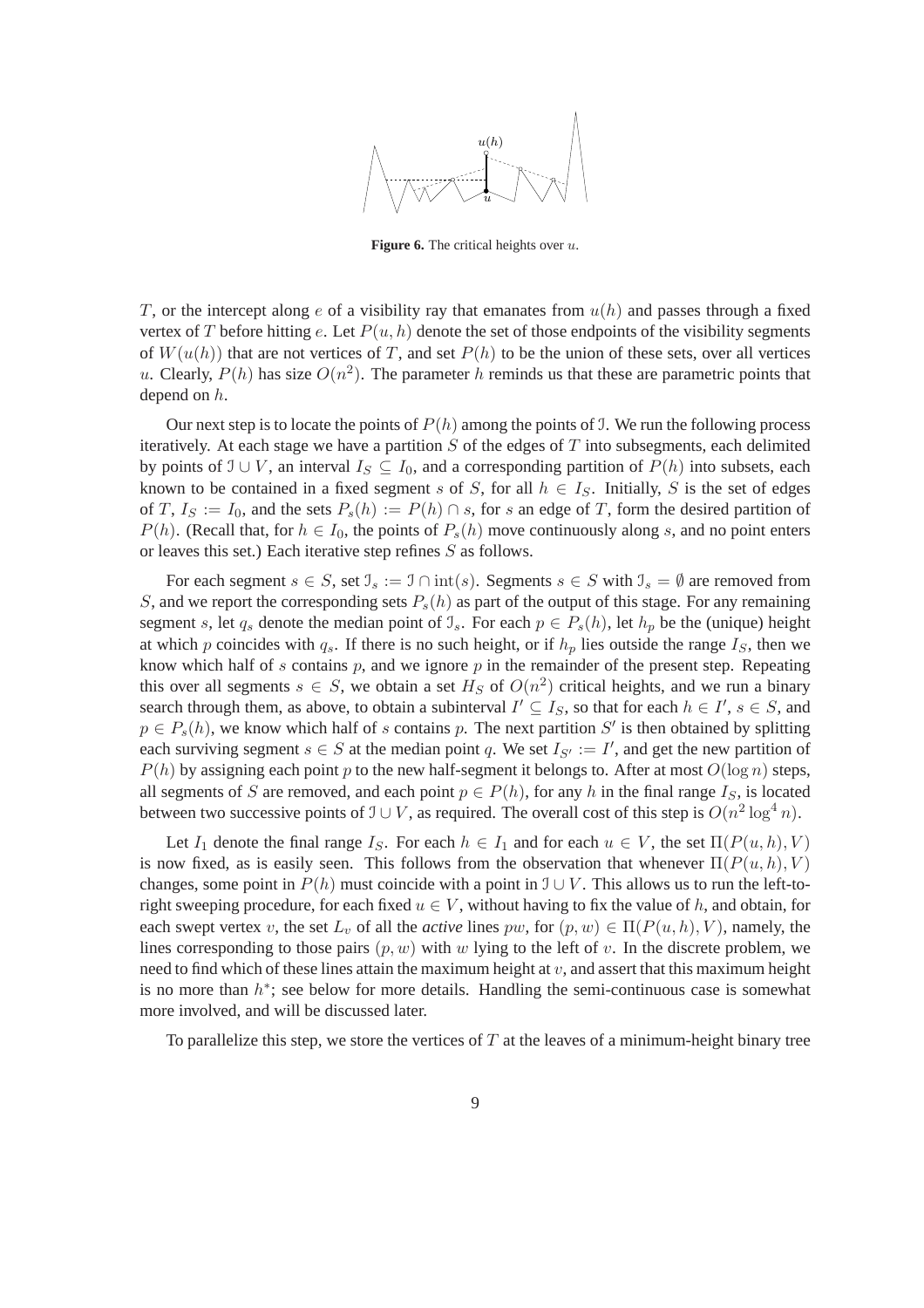$\tau$ . Each internal node  $\xi$  of  $\tau$  represents the set  $V(\xi)$  of all vertices stored at the leaves of the subtree  $\tau(\xi)$  rooted at  $\xi$ . Let  $L(\xi)$  denote the set of all the lines pw, for  $(p, w) \in \Pi(P, V)$ , and  $w \in V(\xi)$ , and let  $E(\xi)$  denote the upper envelope of the lines in  $L(\xi)$ . Note that  $E(\xi)$  is an envelope of  $|L(\xi)|$ lines, so its complexity is  $O(|L(\xi)|)$ . We have  $\sum_{\xi \in \tau} |L(\xi)| = O(n \log n)$ . Hence, the overall complexity of all the envelopes  $E(\xi)$  is  $O(n \log n)$ , for a fixed first tower base u. We construct each of the envelopes  $E(\xi)$  as follows. We dualize the respective lines pw to points in the dual plane, and run the parallel algorithm of [1] for constructing the upper convex hull of these (parametric) points. For a set of m points, this algorithm uses  $O(m)$  processors and runs in  $O(\log m)$  time. Each generic comparison that the algorithm performs is either between the x-coordinates of two dual points (that is, between the slopes of two input lines), or a left-turn test involving three dual points. Clearly, all the envelopes  $E(\xi)$ , over all the nodes  $\xi$  of  $\tau$  and over all the first tower bases u in V, can be constructed in parallel, using a total of  $O(n^2 \log n)$  processors and  $O(\log n)$  parallel steps. This yields an overall parametric searching stage that runs in time  $O(n^2 \log^4 n)$ , as follows from the general time bound for parametric searching given above. Note that the output envelopes are still parametric and vary with  $h$ . However, their combinatorial structure is fixed (within the restricted subrange of h computed so far): For each envelope we know the sequence of lines (or, rather, pairs  $(p, w)$  defining those lines) that attain the envelope from left to right, and thus also know the nature of each breakpoint of the envelope.

We next apply another parallel stage, in which we locate, for each envelope  $E(\xi)$  and each of its breakpoints q, the edge of  $T$  that lies vertically above or below  $q$ . We process these breakpoints in parallel, and for each breakpoint q we run a binary search with its (parametric) x-coordinate among the x-coordinates of the vertices of T. This stage uses  $O(n^2 \log n)$  processors and runs in  $O(\log n)$ parallel steps, so its overall cost is also  $O(n^2 \log^4 n)$ .

This initial part of the algorithm applies to both the discrete and the semi-continuous cases.

Proceeding with the discrete case is now easy: Keeping the first tower base  $u$  fixed, we process all the vertices v of T in parallel. For each vertex v, we obtain the set of vertices that lie to the left of v as the (disjoint) union of  $O(\log n)$  subtrees of  $\tau$ . For each of these trees  $\tau(\xi)$ , we locate v among the vertices of  $E(\xi)$ , using binary search. Since we have already located the vertices of each  $E(\xi)$  among the vertices of T in their left-to-right order, these binary searches can be performed explicitly, without having to use generic parametric searching. Hence this step can be performed in overall  $O(n^2 \log^2 n)$  time. We now have, for each pair  $u, v$ , a set of  $O(\log n)$  lines, each attaining a respective subenvelope  $E(\xi)$  at v, and we compute their maximum height at v. This is still a parametric step, which can be easily performed in parallel, using  $O(n^2 \log n)$  processors and  $O(\log n)$  parallel depth, so that its overall cost is, as above,  $O(n^2 \log^4 n)$ . To end the algorithm, we output a pair  $u, v \in V$  for which the height computed at v, as described above, is no more than  $h$ . This step is also parametric, and can be performed within the time bound for the preceding step. It narrows down the range of  $h$  to its final value, and we terminate by returning the minimum of this interval (unless the optimum height  $h^*$  has already been detected in one of the comparison resolution steps). Hence we obtain:

**Theorem 2.3.** The discrete two-watchtower problem for a terrain in  $\mathbb{R}^2$  with  $n$  edges can be solved  $\sin O(n^2 \log^4 n)$  *time.* 

We next handle the semi-continuous case. We proceed through the preceding stages, up to the point where all the envelopes  $E(\xi)$  have been constructed, and their vertices have been located over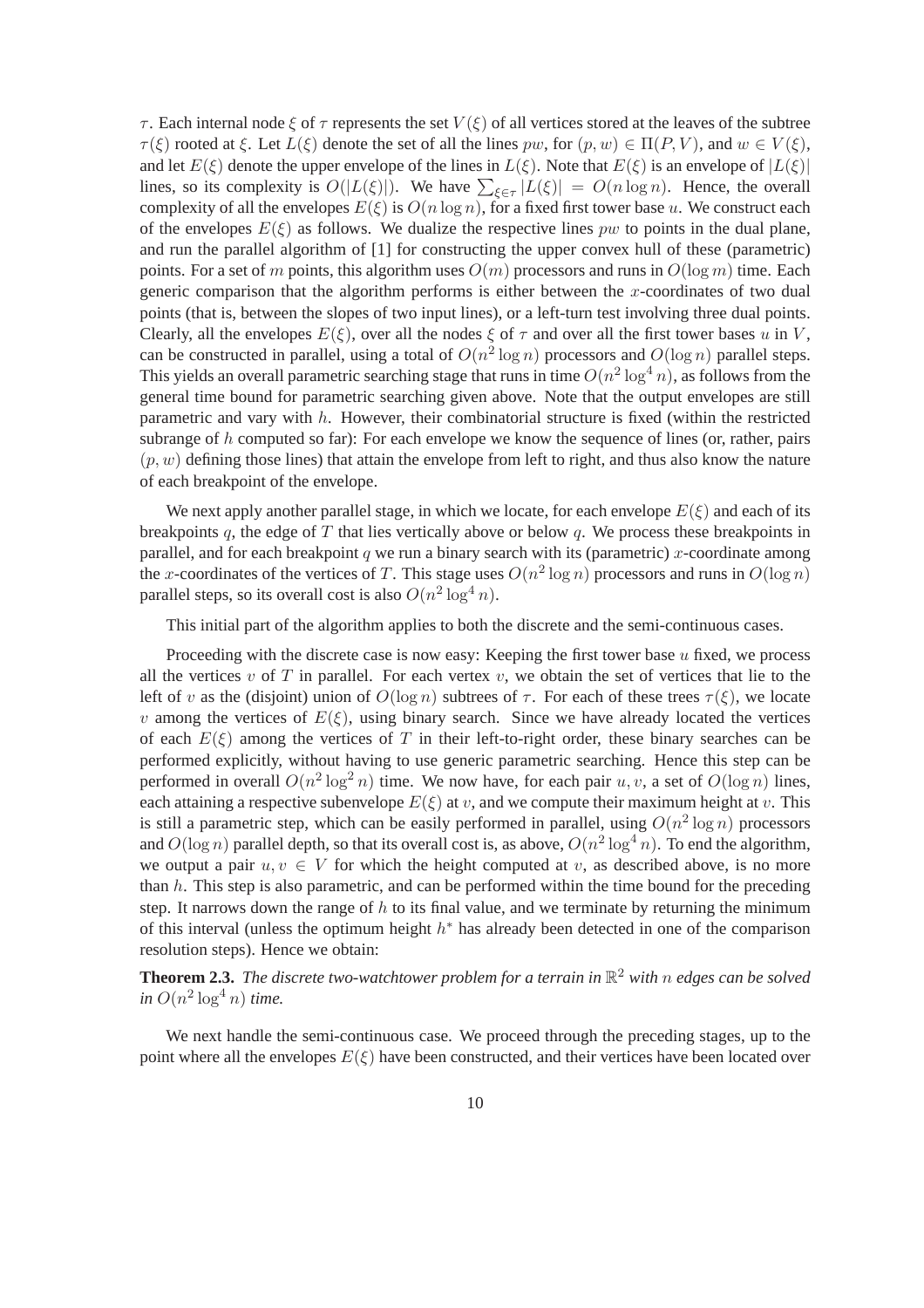the edges of  $T$ . We then proceed as follows. Consider a fixed first tower base  $u$ . For each edge  $e = v'v$  of T, take its right endpoint v and obtain, as above, the set of vertices that lie to the left of v as the (disjoint) union of  $O(\log n)$  subtrees of  $\tau$ . We need to find the shortest vertical distance from e to the upper envelope of the  $O(\log n)$  envelopes  $E(\xi)$ , over the corresponding subtrees  $\tau(\xi)$ . See Figure 7.



**Figure 7.** (i) The shortest vertical distance from an edge of T to the corresponding upper envelope. (ii) The shortest vertical distance from e to the envelope is attained at a vertex of a single subenvelope. (iii) The shortest distance is attained at an intersection point between two subenvelopes.

Note that the shortest vertical distance is attained (i) either at an endpoint of  $e$ , (ii) at a vertex q of one of the envelopes  $E(\xi)$ , or (iii) at a point q of intersection between two envelopes  $E(\xi)$ ,  $E(\xi')$ . In case (ii), the edge of  $E(\xi)$  incident to q and lying to its left (resp., right) must have slope smaller than (resp., larger than) that of e. In case (iii), q is incident to an edge of  $E(\xi)$  and to an edge of  $E(\xi')$ , so that the slope of e lies in between the slopes of these two edges. See Figure 7 (iii).

Consider such a shortest vertical distance of type (iii). Both subenvelopes  $E(\xi)$ ,  $E(\xi')$  correspond to subtrees  $\tau(\xi)$ ,  $\tau(\xi')$  that are left children of nodes along the path in  $\tau$  from the leaf storing v to the root. Without loss of generality, suppose that  $\xi$  is deeper in the tree than  $\xi'$ . Then if  $\tau(\xi)$  is part of the output for a vertex v of T,  $\tau(\xi')$  must also be part of that output. We will refer to this case by saying that  $\xi'$  is a *left great uncle* of  $\xi$ . In other words, we have argued that, independent of v, a subenvelope  $E(\xi)$  can form intersection points of type (iii) with only  $O(\log n)$  other subenvelopes  $E(\xi')$  for which  $\xi'$  is higher in  $\tau$ , and all these nodes  $\tau'$  are left great uncles of  $\xi$ . See Figure 8.



**Figure 8.** The tree  $\tau$ . If a subtree  $\tau(\xi_1)$  is part of the output for a vertex v, all subtrees that are left children of nodes on the path from  $\xi_1$  to the root are also part of that output.

We therefore proceed as follows. We only fix the first tower base  $u$ , and obtain the corresponding set  $P = P(u, h)$  and tree  $\tau$ . We fix a pair  $(\xi, \xi')$  of nodes of  $\tau$  such that  $\xi'$  is a left great uncle of ξ. We construct an implicit representation of the upper envelope of  $E(\xi) \cup E(\xi')$ , by merging the vertices and edges of  $E(\xi)$  into  $E(\xi')$ , as follows. For each vertex q of  $E(\xi)$ , locate it among the vertices of  $E(\xi')$ , with respect to the x-coordinate, using binary search (which is parametric). Next,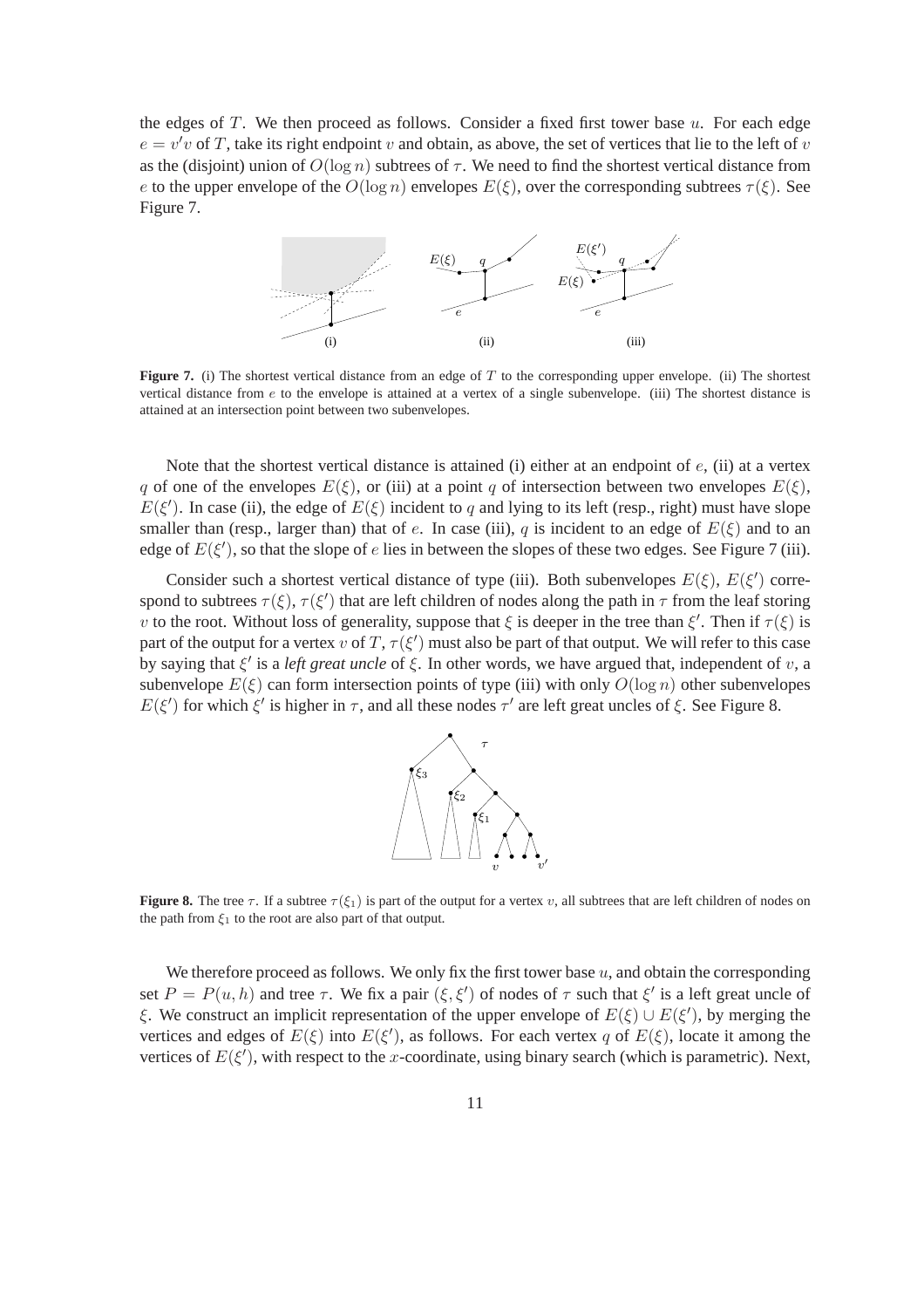for each edge e of  $E(\xi)$ , find its intersections, if any, with  $E(\xi')$ ; since  $E(\xi')$  is a convex polygonal chain, e can meet it in at most two points, and they can be found using (parametric) binary search. We assign a processor to each vertex and edge of  $E(\xi)$  for each such pair  $(\xi, \xi')$ . Since the overall size of all the envelopes  $E(\xi)$  is  $O(n \log n)$ , and each has only  $O(\log n)$  left great uncles, we need a total of  $O(n \log^2 n)$  processors, and  $O(\log n)$  parallel steps. We run this procedure for all first tower bases u in parallel, and thus use  $O(n^2 \log^2 n)$  processors and  $O(\log n)$  parallel steps, so the overall cost of this parametric searching step is, as above,  $O(n^2 \log^4 n)$ .

We next construct the set B of all breakpoints of the individual envelopes  $E(\xi)$ , of the breakpoints of envelopes of pairs of envelopes  $E(\xi)$ ,  $E(\xi')$ , and of the vertices of T, over all the first tower bases u. The preceding analysis implies that the size of B is  $O(n^2 \log^2 n)$ . Using the same parametric binary search as in a previous stage, we locate the new breakpoints (of envelopes of pairs of envelopes) among the vertices of T. This step too takes  $O(n^2 \log^4 n)$  time.

For each fixed first tower base  $u$ , we next process each edge  $e$  of T. We query in T with the right vertex v of e and obtain the set  $L(v)$  of lines pw, as defined above, as the union of  $O(\log n)$  disjoint subtrees of  $\tau$ . Let  $B(v)$  denote the subset of B consisting of the two endpoints of e, and of all the breakpoints of subenvelopes and of pairs of subenvelopes that correspond to the above  $O(\log n)$ subtrees, with the additional requirement that they lie above or below  $e$ . Except for vertices of  $T$ , the sets  $B(v)$  are pairwise disjoint, and their overall size is at most twice the size of B. All the sets  $B(v)$ , over all tower bases u, can be retrieved in  $O(|B|) = O(n^2 \log^2 n)$  time (note that this step is no longer parametric).

With u and v fixed, we now assign a processor to each pair of a point  $q \in B(v)$  and a subenvelope  $E(\xi'')$  in the output of v. The overall number of processors is  $O(n^2 \log^3 n)$ . The processor assigned to q and  $E(\xi'')$  has to determine whether q lies below  $E(\xi'')$ , which it can do using (parametric) binary search over the vertices of  $E(\xi'')$ . Hence, with  $O(n^2 \log^3 n)$  processors and  $O(\log n)$ parallel depth, we can collect all points  $q \in B$  that are not hidden from above by another subenvelope. It is easily verified that, for each fixed u and v, among the points that pass these tests, exactly one point q has the property that the slope of  $e$  lies between the slopes of the two envelope edges incident to  $q$ . This surviving point yields the desired shortest vertical distance from  $e$  to the envelope. We find this point by testing the slope condition at each of the surviving points.

To end the algorithm, we need to test (parametrically) that among the surviving points there exists one for which the corresponding vertical distance is no more than h. This step narrows down the range of  $h$  to its final value, and we terminate by returning the minimum of this interval.

The overall running time of this algorithm is  $O(n^2 \log^4 n)$ , which leads to the following result.

**Theorem 2.4.** *The semi-continuous two-towers problem, for a terrain in* R <sup>2</sup> *with* n *edges, can be* solved in  $O(n^2 \log^4 n)$  time.

### **3 The Continuous Two-Tower Problem**

In this section we consider the continuous version of the problem, where the two towers can be erected anywhere on the terrain. We first describe the decision procedure, in which we are given height h, and wish to determine whether there exist two towers of height h that together see the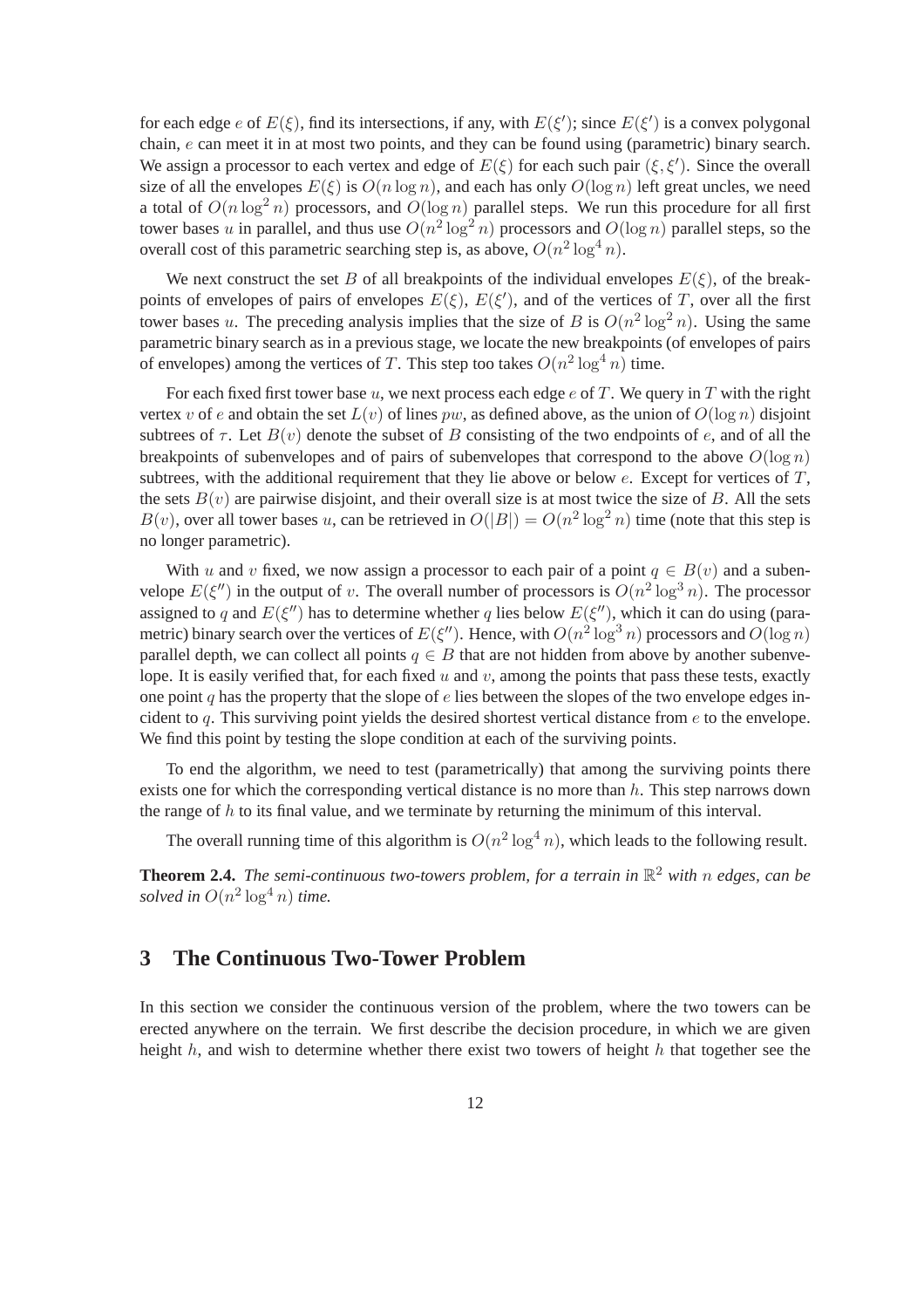entire terrain. We give the full algorithm, including the parametric searching part, in Section 3.2.



**Figure 9.** Creating a simple polygon  $P'$  from  $T$  and  $e_1(h)$ .

#### **3.1 The decision procedure**

Let  $e_1, e_2$  be two fixed distinct edges of T, and consider the subproblem of determining whether there exist points  $p \in e_1, q \in e_2$  such that the two tower tops  $p(h), q(h)$  see together the entire T. We parametrize the locations of  $p$  and  $q$  by their respective  $x$ -coordinates  $s$  and  $t$ .

Let  $e_1(h)$  denote the segment obtained by translating  $e_1$  upwards by distance h. Compute the *visibility structure* of T from  $e_1(h)$ . To do this efficiently, since  $e_1(h)$  is not an edge of T, we form from  $e_1(h)$  and T a simple polygon  $P'$  in two steps. We first trim the halfplane above T to a bounded region, using two vertical segments and one horizontal segment, placed sufficiently far. Next we 'hook'  $e_1(h)$  to the ceiling of the new region by a vertical segment f that connects an endpoint of  $e_1(h)$  to the ceiling. This yields the desired simple polygon  $P'$ , in which f and  $e_1(h)$ are regarded as double edges. See Figure 9.

Applying the algorithm of [6] (see also [13]) to P', we obtain, in  $O(n \log n)$  time, the visibility structure of  $P'$  from  $e_1(h)$ , as explained below. This is not quite what we want, though, because f may block some visibility rays that emanate from  $e_1(h)$  and otherwise reach T. We can overcome this problem by creating a second simple polygon  $P''$ , by hooking the other endpoint of  $e_1(h)$  to the ceiling, and by computing the visibility structure from  $e_1(h)$  in  $P''$ . Merging the two resulting visibility structures, we obtain the visibility of T from  $e_1(h)$ . More specifically, this involves a partition of  $e_1(h)$  into  $O(n)$  intervals, delimited by points that see two vertices of T along a common ray. We extend each such ray to the point where it first crosses  $T$  and enters the region below it. The sequence of all these crossing points that lie on a specific edge g of T is denoted by  $\Sigma(e_1, g)$ . If the line containing  $e_1$  intersects T on g, we add this intersection point to  $\Sigma(e_1, g)$ . (This adds at most two points to the union of  $\Sigma(e_1, g)$  over all  $g \in T$ .)

As the point p moves along  $e_1$  from left to right, the corresponding tower top traces the segment  $e_1(h)$ . For each value s of the x-coordinate of p, denote the point p as  $p(s)$ , and the corresponding tower top as  $p(s, h)$ . Let g be another edge of T. The point  $p(s, h)$  sees a portion of g which, if not empty, is delimited by the endpoint of g farthest from  $e_1$ , and by a point  $z(s) = z_q(s)$  that moves continuously with p. As long as  $p(s, h)$  does not cross a critical point of the visibility structure,  $z(s)$  is either the endpoint of g nearest to  $e_1$ , or is the intercept of a visibility ray that emanates from  $p(s, h)$  and passes through a fixed vertex v of T. When  $p(s, h)$  crosses a critical point, and  $z_g(s)$  crosses the matching point in  $\Sigma(e_1, g)$ , the 'pivot' vertex v may change, but the motion of  $z(s)$  remains continuous.

The motion of  $z_q(s)$  is also *monotone*. The direction of motion of  $z(s)$  depends on whether g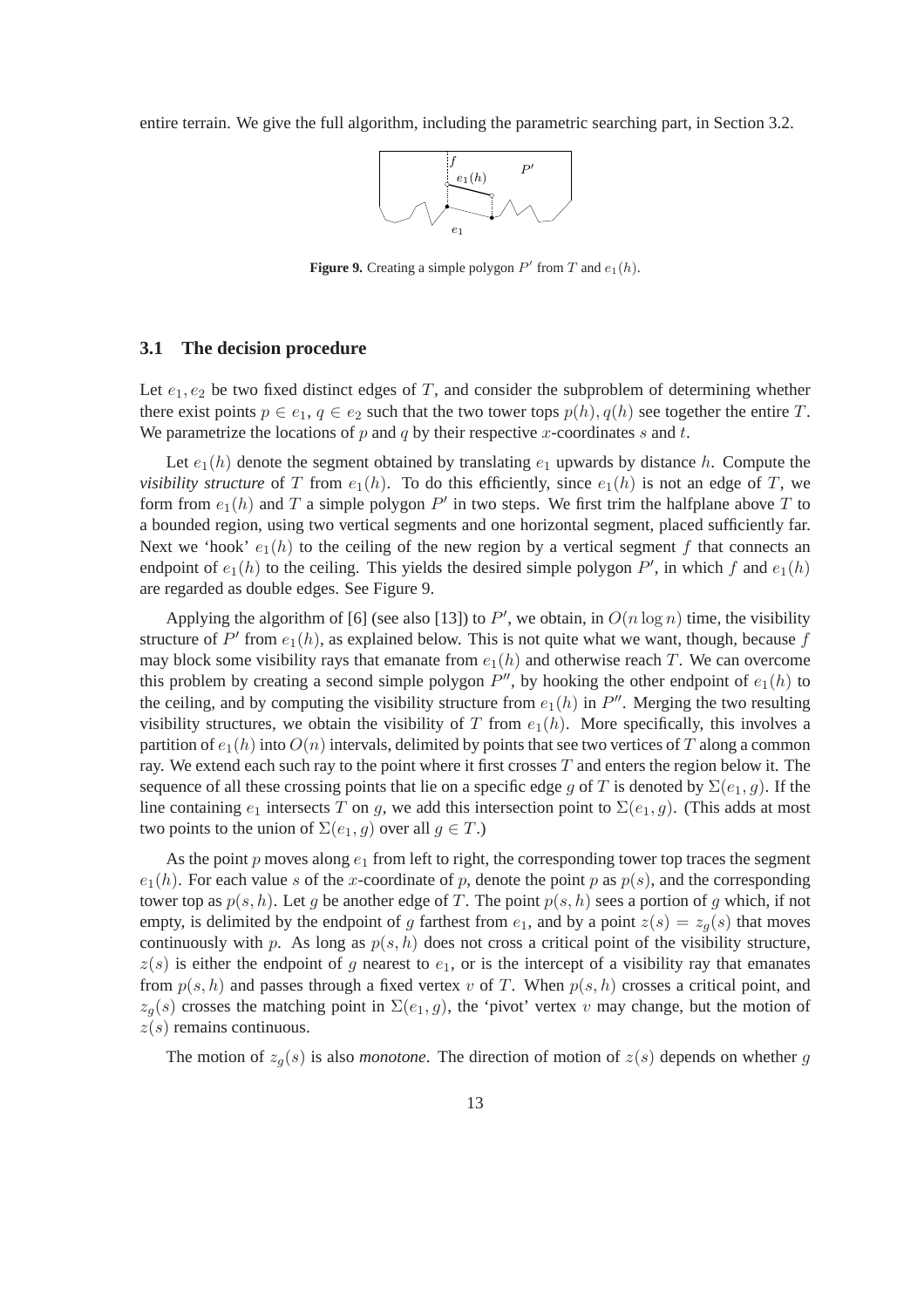lies to the left or to the right of  $e_1$ , and on whether the pivot vertex through which the segments  $p(s, h)z_q(s)$  pass lies above or below the line containing  $e_1(h)$ . It is easily seen that when the pivot vertex changes, the new vertex continues to lie on the same side of the line through  $e_1(h)$ , and thus the motion of  $z_q(s)$  continues in the same direction. See Figure 10 for some examples.



**Figure 10.** As  $p(s, h)$  traces  $e_1(h)$  from left to right, the corresponding point  $z_g(s)$  moves to the right in (a), and to the left in (b).

Abusing the notation slightly, let us denote by  $z_g(s)$  the x-coordinate of this point. Then the collection of functions  $z_q(s)$ , over all edges g of T, is a collection of continuous piecewise linear rational functions of s.

To see this, refer to Figure 11. Let a and b be two points on  $e_1(h)$ , and let c and d be the endpoints of the two corresponding visibility subintervals on  $q$ , where the visibility segments  $ac$ and bd pivot about the same vertex o of T. Regarding o as the origin, we can write  $c = -\xi a$ ,  $d = -\eta b$ , for positive scalars  $\xi, \eta$ . Take a point  $p = p(s, h)$  on  $e_1(h)$ , and let  $z = z_g(s)$  be the corresponding endpoint of the subinterval of g visible from p. Write  $p = \lambda a + (1 - \lambda)b$ , for  $\lambda \in (0,1)$ , and  $z = \mu c + (1 - \mu)d$ , for  $\mu \in (0,1)$ . Since p, o, and z are collinear, the vectors  $\lambda a + (1 - \lambda)b$  and  $\mu c + (1 - \mu)d = -\mu \xi a - (1 - \mu)\eta b$  are parallel and, since a and b are linearly independent, we must have

$$
\frac{\mu\xi}{\lambda} = \frac{(1-\mu)\eta}{1-\lambda},
$$
  

$$
\mu\xi(1-\lambda) = (1-\mu)\eta\lambda,
$$

or or

$$
\mu = \frac{\eta \lambda}{\xi(1-\lambda) + \eta \lambda}.
$$

Since  $\lambda$  is a linear function of s and  $\mu$  is a linear function of z, it follows that  $z_g(s)$  is indeed a linear rational function of s, for the subinterval  $[a, b]$  of  $e_1(h)$ .

The overall number of linear rational portions of these functions, over all edges q, is  $O(n)$ . Indeed, such a portion ends either at an endpoint of  $e_1(h)$ , or at a critical visibility point on  $e_1(h)$ that sees two vertices of T along a common ray, and the number of such points on  $e_1(h)$  is only  $O(n).$ 

We apply an analogous construction to the edge  $e_2$ , denote the point that moves along  $e_2$  by  $q = q(t)$ , the corresponding tower top by  $q(t, h)$ , and the collection of functions that trace the (xcoordinates of the) endpoints of the visibility subsegments of edges g of T, as seen from  $q(t, h)$ , by  $\{w_g(t)\}\$ . Let C denote the rectangle  $e_1^* \times e_2^*$  in the st-plane, where  $e_1^*, e_2^*$  denote respectively the x-projections of  $e_1, e_2$ . Partition C, only for the purpose of analysis, into  $O(n^2)$  subrectangles,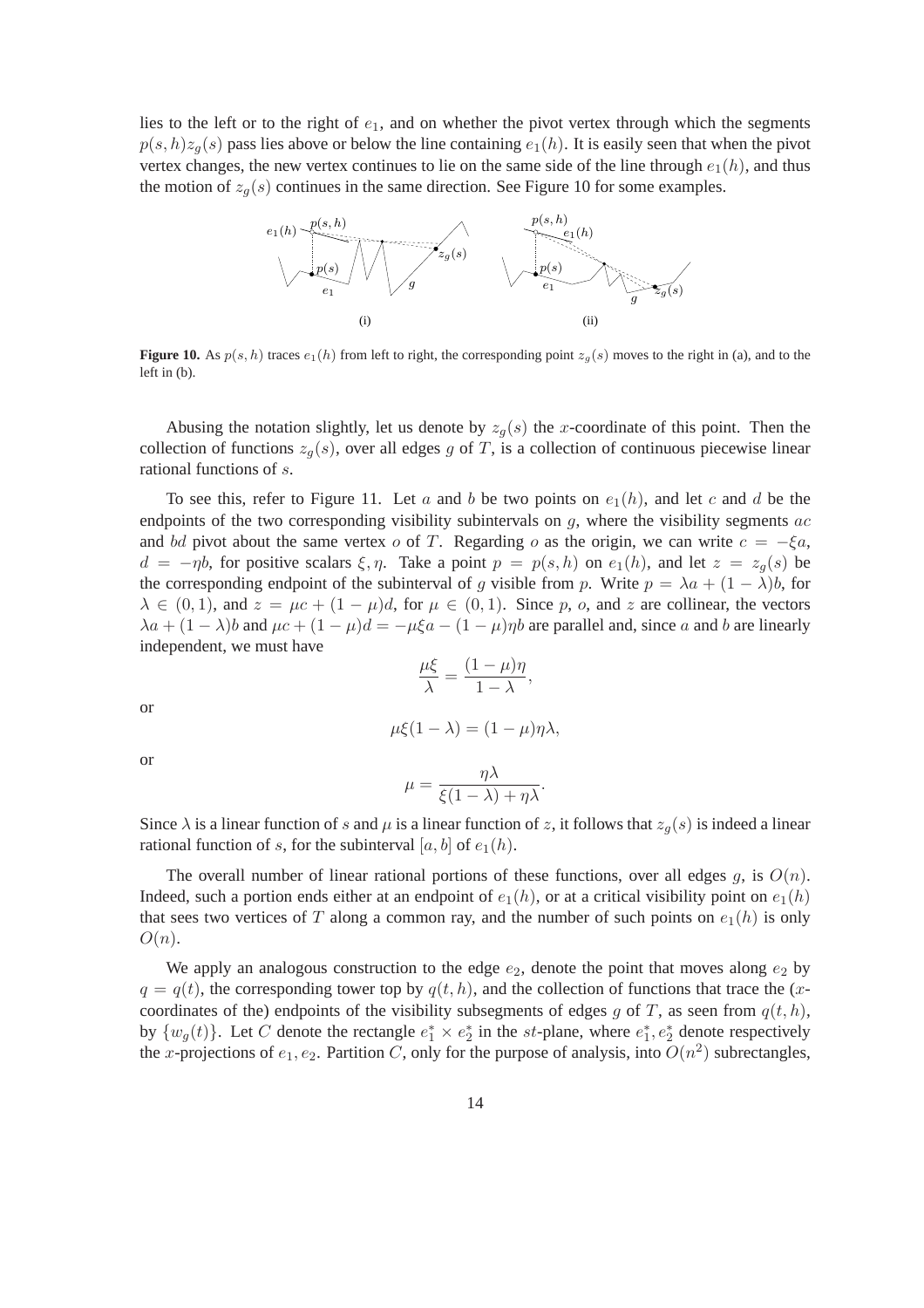by the vertical and horizontal lines corresponding to the  $x$ -coordinates of the critical points of the visibility structures on  $e_1(h)$  and  $e_2(h)$ , respectively.

Fix an edge g of T, different from  $e_1, e_2$ . Let  $\beta_g$  denote the curve  $z_g(s) = w_g(t)$ , drawn in C. Within each subrectangle of C that  $\beta_g$  crosses, it is a hyperbolic arc. Indeed, by what we have just argued, the equation of  $\beta_q$  is of the form

$$
\frac{\alpha_1 s + \beta_1}{\gamma_1 s + \delta_1} = \frac{\alpha_2 t + \beta_2}{\gamma_2 t + \delta_2},
$$

for appropriate coefficients  $\alpha_i, \beta_i, \gamma_i, \delta_i, i = 1, 2$ . This equation can be rewritten as  $Ast + Bs +$  $Ct + D = 0$ , and this defines a hyperbola in the st-plane.



**Figure 11.** The relation between the point  $p(s, h)$  on  $e_1(h)$  and  $z_q(s)$  on g. Here o is the pivot vertex of T.

Moreover,  $\beta_q$  is a connected curve which is both s- and t-monotone, and its endpoints lie on  $\partial C$ . Indeed, for each fixed s, there is at most one point t for which  $w_g(t) = z_g(s)$ , because the monotonously moving point  $w_q(t)$  can sweep at most once through the stationary point  $z_q(s)$ . A symmetric argument applies to any fixed t. It is also easily seen that  $\beta_q$  cannot have an endpoint in the interior of  $C$  and that it remains connected when crossing from one subrectangle of  $C$  to another subrectangle.

The preceding argument implies that the number of hyperbolic arcs that constitute the curves  $\beta_q$ , over all edges g of T, is only  $O(n)$ . Indeed, an endpoint of such an arc that lies in the interior of the corresponding rectangle  $C$  is such that either its s-coordinate or its t-coordinate represents a critical visibility event on either  $e_1(h)$  or on  $e_2(h)$ , and the overall number of such events is  $O(n)$ . Moreover, only one curve  $\beta_g$  can have such a transition point at the same s or t-coordinate, namely, the curve  $\beta_q$  whose edge g is hit by the critical visibility ray corresponding to the critical event. This implies the asserted linear bound on the number of pieces.

Each curve  $\beta_q$  thus partitions C into two portions, one of which, denoted  $MV_q$ , consists of all points  $(s, t)$  that represent placements of two towers on  $e_1$  and  $e_2$  that guard g, whereas the complement of  $MV_q$  consists of points representing placements of towers where not all of g is visible. Figure 12 exhibits four types of such portions of  $C$ . The classification depends (i) on the left-to-right order of the edges  $e_1, e_2, g$ , (ii) on whether the pivot vertex through which the segments  $p(s, h)z_q(s)$  pass lies above or below the line containing  $e_1(h)$ , and (iii) on whether the pivot vertex through which the segments  $q(t, h)w_q(t)$  pass lies above or below the line containing  $e_2(h)$ . As already remarked, when either of these pivot vertices changes, the new vertex continues to lie on the same side of the line through  $e_1(h)$  or  $e_2(h)$ .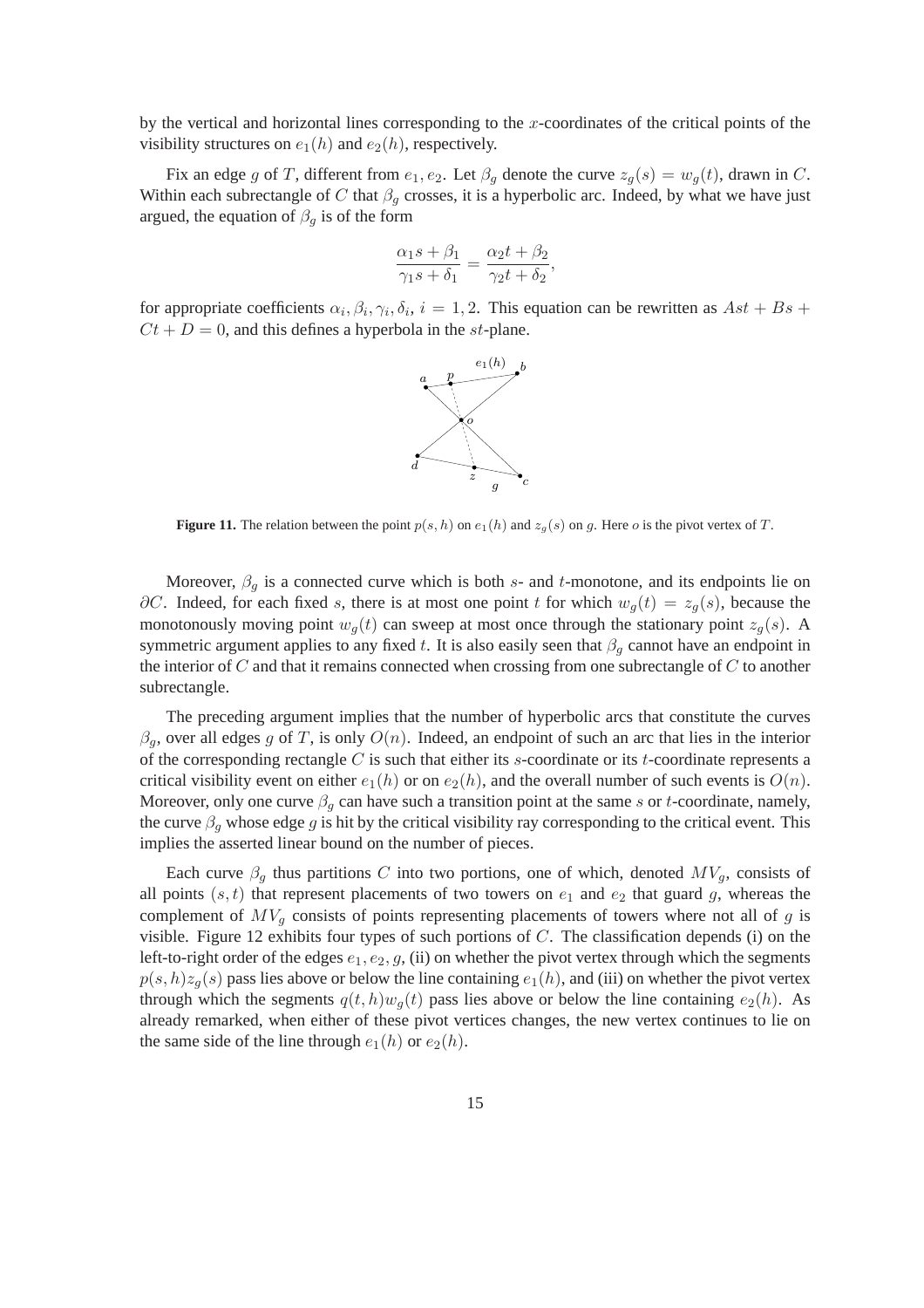

**Figure 12.** The four types of mutual visibility of an edge q from a pair of moving towers, and the corresponding st-regions where the entire  $q$  is guarded.

The decision procedure then continues as follows. Keeping the pair of edges  $e_1, e_2$  fixed, we first construct, in linear time, the regions  $MV_g$ , or rather the curves  $\beta_g$ , over all the edges g of T. This is done by merging the sequences  $\Sigma(e_1, g)$  and  $\Sigma(e_2, g)$  into a common sequence  $\Sigma(e_1, e_2, g)$ . We then process the subintervals of g delimited by the points of  $\Sigma(e_1, e_2, q)$ . Each such interval I defines a piece of  $\beta_q$ , in which the common visible point  $z_q(s) = w_q(t)$  moves in I. Clearly, only intervals I that lie in the range of both functions contribute nonempty portions to  $\beta_q$ . The computation of all the regions  $MV_q$  takes  $O(n \log n)$  time for fixed  $e_1$  and  $e_2$ .

Next, we compute the intersection  $\bigcap_{g} MV_g$  of these regions. If this intersection is nonempty, any point  $(s, t)$  in it represents a placement of two towers on  $e_1$  and  $e_2$  that guard T. Conversely, if the intersection is empty, no such placement exists. Since each region is bounded by a curve that is s-monotone,  $\bigcap_g MV_g$  is a *sandwich region* between the upper envelope of the curves  $\beta_g$ , for which  $MV<sub>g</sub>$  lies above  $\beta_g$  (in the t-direction), as depicted in Figure 12(b,c), and the lower envelope of the curves  $\beta_g$ , for which  $MV_g$  lies below  $\beta_g$ , as depicted in Figure 12(a,d). Since any pair of hyperbolic arcs, with equations of the form  $Ast + Bs + Ct + D = 0$ , intesect at most twice, it follows that the complexity of either envelope, and thus also of the sandwich region, is  $O(\lambda_4(n))$ , and that it can be computed in time  $O(\lambda_3(n) \log n)$ , using the algorithm of Hershberger [15, 22]. We repeat this procedure for every pair  $e_1, e_2$  of edges of T. We stop as soon as we find a pair for which the intersection  $\bigcap_{g} MV_g$  is nonempty, and then report a corresponding placement of the two towers. If all these intersections are found to be empty, we report that no pair of towers of height  $h$  can see the entire T. Hence, the overall cost of the decision procedure is  $O(n^3 \alpha(n) \log n)$ .

#### **3.2 Plugging the parametric search**

As in the preceding discrete and semi-continuous problems, we solve the optimization problem by applying the parametric searching paradigm to the decision procedure just described. That is, we run it generically at the unknown optimal height  $h^*$ , parallelizing as much as possible comparisons that depend on h, and resolving them by binary search over the corresponding list of critical values of  $h$  at which some comparison outcome changes. While running the generic simulation, we pro-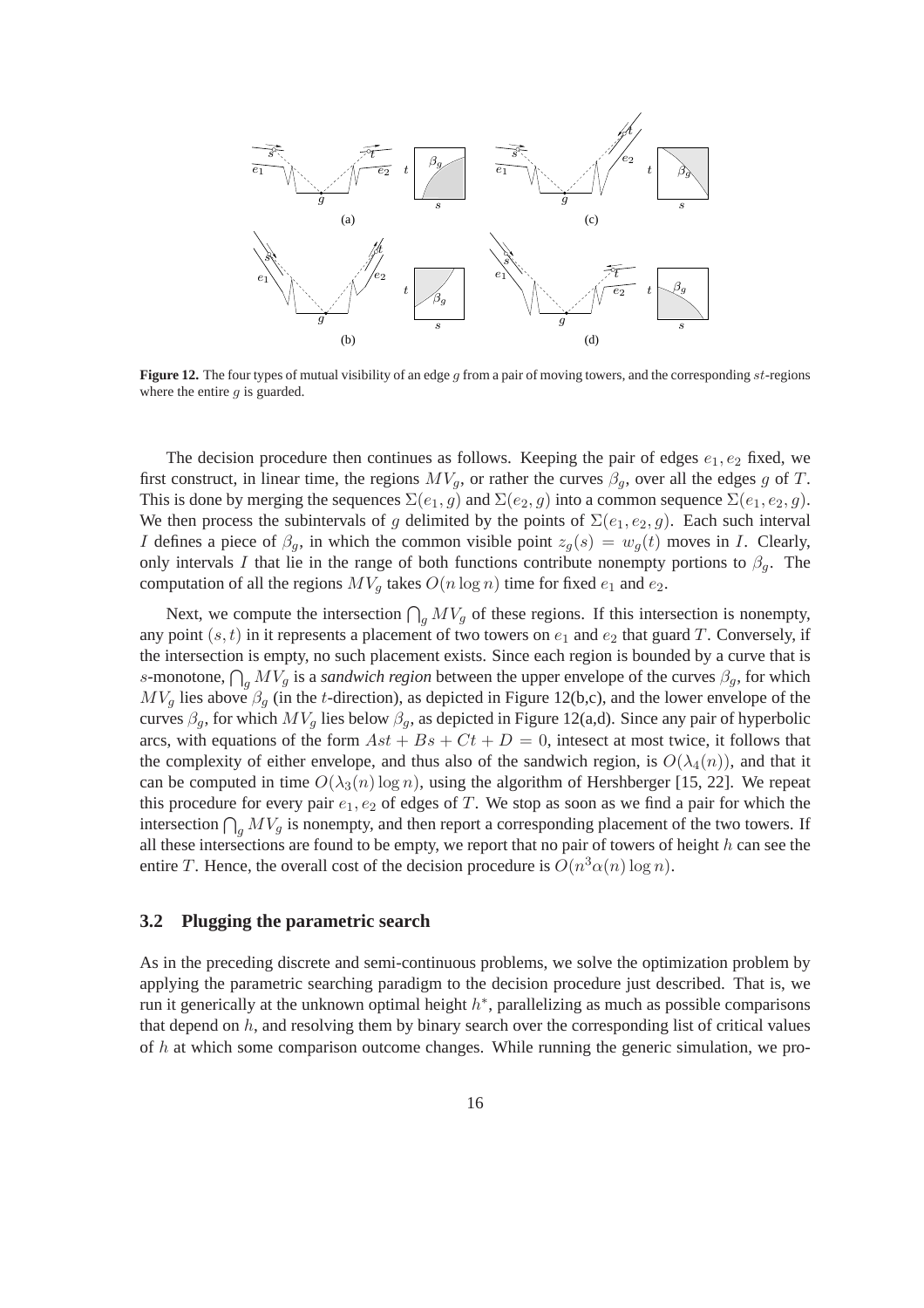gressively narrow down the range that contains the optimum  $h^*$ , and  $h^*$  is output either during one of the comparison resolution stages, or as the minimum of the final range.

For each vertex v of T, we compute the visibility structure from the vertical ray  $\rho_v$  emanating upwards from v. This takes a total of  $O(n^2)$  time [13]. For each edge  $e = uv$  of T, let  $\tau_e$  denote the semi-unbounded trapezoid bounded by e,  $\rho_u$  and  $\rho_v$ . There are only  $O(n)$  critical visibility rays, namely rays that pass through two vertices of T, which cross either  $\rho_u$  or  $\rho_v$ , and thus  $\tau_e$ . We construct the arrangement of these rays, and clip it to within  $\tau_e$ . With each vertex q of the arrangement we associate a critical height  $h$ , equal to the vertical distance of  $q$  from  $e$ . Repeating this procedure to each edge e, we obtain a collection of  $O(n^3)$  critical heights. We add to these heights  $O(n^2)$  additional critical heights, at which a shifted edge  $e(h)$  becomes collinear with a vertex of  $T$ . We run a standard binary search, guided by the decision procedure, through these critical heights, to locate an initial interval  $I_0$  between two successive critical heights that contains the optimum height  $h^*$ . This step takes a total of  $O(n^3\alpha(n)\log^2 n)$  time. The visibility structure of  $e(h)$ , for any edge e, is now combinatorially determined, for any  $h \in I_0$ . That is, the nature of each critical event along  $e(h^*)$ , and their left-to-right order, are now determined and are the same for all  $h\in I_0.$ 

In addition, for any pair of edges  $e, g$ , the critical visibility rays that emanate from points on  $e(h)$ , pass through a pivot vertex of T, and then hit g, are all determined combinatorially, and the order of their intercepts with g is fixed, for any  $h \in I_0$ . As above, we denote the sequence of these intercepts by  $\Sigma(e, g)$ . In the next step, we take each edge g, and collect the intercepts along g with the critical rays from all shifted edges  $e(h)$ . For each pair  $e_1, e_2$  of edges, we merge the two sequences  $\Sigma(e_1, g)$ ,  $\Sigma(e_2, g)$  into a common sequence  $\Sigma(e_1, e_2, g)$ . We implement this step by a sorting network of depth  $O(\log n)$ . The total number of processors that are needed is

$$
\sum_{e_1, e_2, g} \Big( |\Sigma(e_1, g)| + |\Sigma(e_2, g)| \Big) \le 2n \cdot \sum_{e_1, g} |\Sigma(e_1, g)| = O(n^3).
$$

Hence, using Cole's improvement of the parametric searching method [9], this step takes a total of  $O(n^3\alpha(n)\log^2 n)$  time.

In the next step, we process in parallel all pairs of edges of  $T$ , and construct, for each such pair  $e_1, e_2$ , the curves  $\beta_q$ , for all other edges g of T. Given  $e_1, e_2$ , and g, we process the subintervals of g delimited by the points of  $\Sigma(e_1, e_2, g)$ . Each such interval I defines a piece of  $\beta_q$ , in which the common visible point  $z_g(s) = w_g(t)$  moves in I. We construct in parallel all these pieces, each with its explicit linear rational equation. Since  $\sum_{e_1,e_2,g} |\Sigma(e_1,e_2,g)| = O(n^3)$ , this step takes  $O(n^3)$ time, and is in fact non-parametric.

In the next step, we process in parallel all pairs of edges of  $T$ , and construct, for each such pair  $(e_1, e_2)$ , the sandwich region between the upper envelope of an appropriate subcollection of the curves  $\beta_q$  and the lower envelope of the complementary subcollection.

We compute the lower envelope of  $m$  hyperbolic arcs by running in parallel the standard divideand-conquer algorithm for constructing envelopes (see [22]). The divide-and-conquer process has  $O(\log n)$  parallel depth, and each stage of it requires merging two sequences of envelope breakpoints into a common sequence, which can be done in  $O(\log n)$  parallel steps. Overall, the parallel depth is  $O(\log^2 n)$ , so this simulation, enhanced with Cole's technique [9], entails an overall cost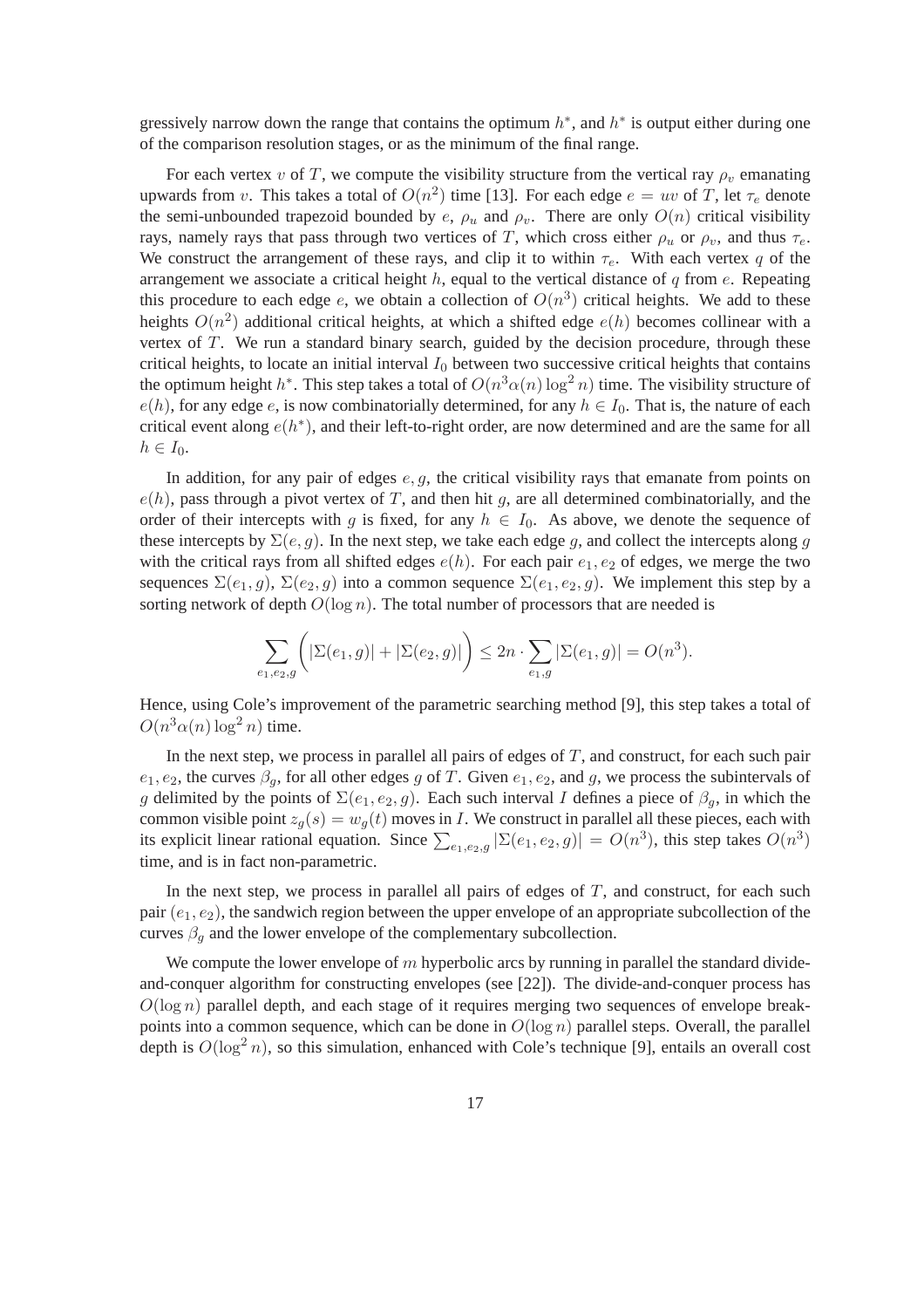of  $O(n^3 \alpha(n) \log^3 n)$ . This also subsumes the cost of the subsequent stage that 'merges' the upper and the lower envelopes to produce the sandwich region between them.

This completes the description of the generic parallel simulation of the decision procedure, and thus yields the following result:

**Theorem 3.1.** *The continuous two-tower problem, for a planar terrain with* n *edges, can be solved*  $\sin O(n^3 \alpha(n) \log^3 n)$  *time.* 

## **4 Guarding a Fixed Set of Points**

Let T be a terrain with n vertices, and let  $P = \{p_1, \ldots, p_m\}$  be a set of m points, all lying on T, and sorted in this left-to-right order along T. We assume that  $m$  is polynomial in  $n$ , so that  $\log m = O(\log n)$ . The goal is to place two towers  $u(h), v(h)$  of the smallest possible height *anywhere* on  $T$ , so that they guard the entire set  $P$ . We show that this problem can be solved in time close to  $O(mn)$ .

We first develop a decision procedure that for a fixed  $h$  finds placements for two towers of height h over a terrain that together cover the entire set P, or determines that no such pair of towers exists, and then apply the paramatric search technique.

We denote by  $T_h$  the terrain T shifted up by distance h in the y-direction, such that each point  $(x, y)$  on T maps to the point  $(x, y + h)$  on  $T<sub>h</sub>$ .

#### **4.1 The decision procedure**

For each point  $u \in T$ , let  $r(u)$  (resp.,  $t(u)$ ) denote the leftmost (resp., rightmost) point  $p \in P$  that lies to the right of u and is not visible from  $u(h)$ , or  $+\infty$  (resp.,  $-\infty$ ) if there is no such point. For each point  $u \in T$ , let  $P_u \subset P$  be the set of points that  $u(h)$  does not see.

**Lemma 4.1.** *Let*  $u, v \in T$  *with*  $u$  *to the left of*  $v$ *. Then*  $u(h)$  *and*  $v(h)$  *guard the set*  $P^+ \subseteq P$  *of all points of* P *to the right of* v *if and only if*  $r(v) > t(u)$ *.* 



**Figure 13.** (i) Proof of the "if" part. (ii) The case  $r(v) < t(u)$ .

**Proof:** The 'if' part is trivial; see Figure 13 (i). Suppose then that  $r(v)$  is not to the right of  $t(u)$ . The case  $r(v) = t(u)$  is also trivial: neither  $u(h)$  nor  $v(h)$  sees this common point in P. Assume then that  $r(v) < t(u)$ . If  $u(h)$  does not see  $r(v)$  or if  $v(h)$  does not see  $t(u)$  then we are done: one of  $r(v)$ ,  $t(u)$  is not guarded. Hence we may assume that  $u(h)$  sees  $r(v)$  and  $v(h)$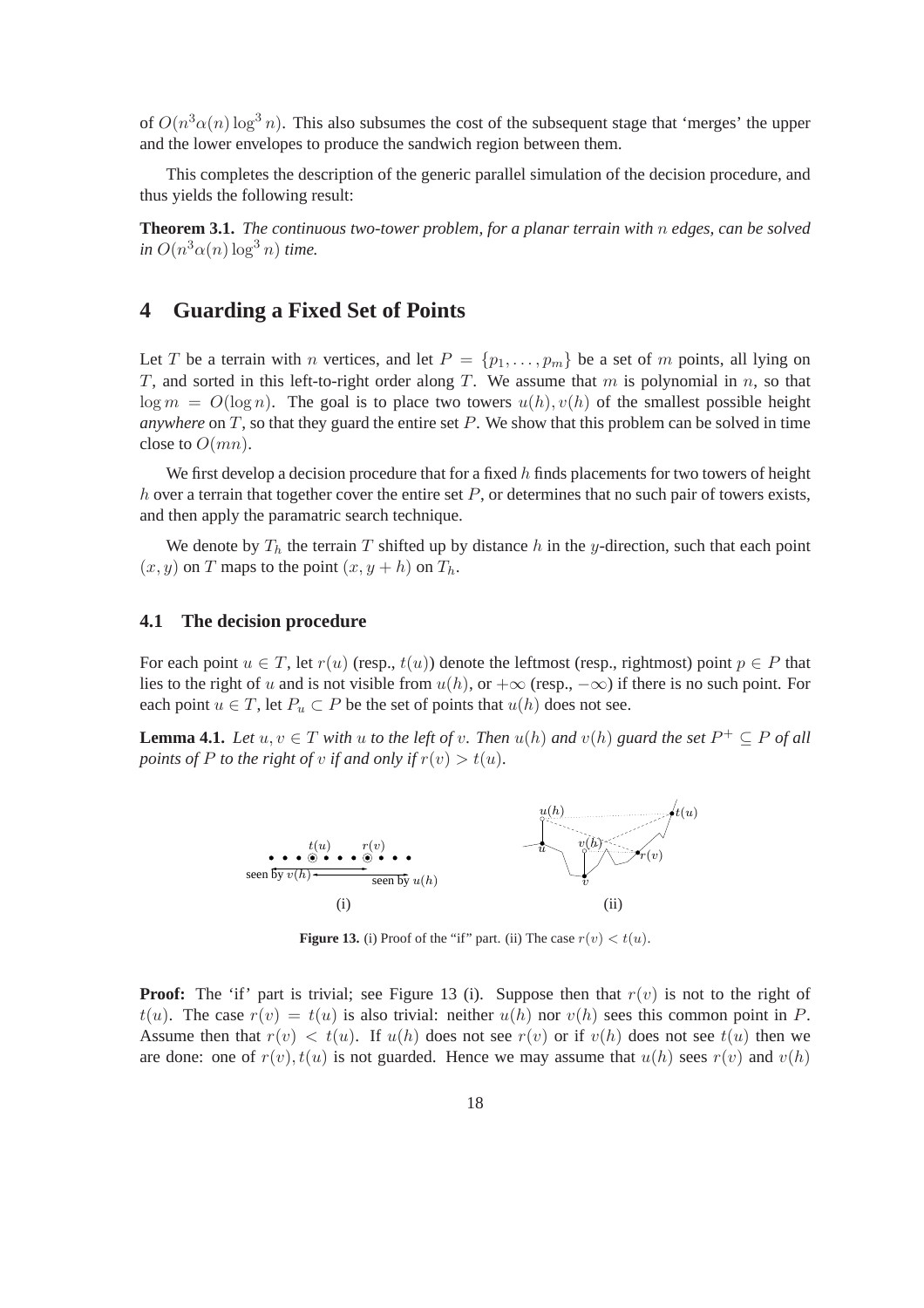sees  $t(u)$ ; see Figure 13 (ii). Since  $v(h)$  and  $r(v)$  are not mutually visible, it easily follows that  $v(h)t(u)$  lies counterclockwise to  $v(h)r(v)$ , and  $r(v)u(h)$  lies clockwise to  $r(v)v(h)$ . Hence the segments  $u(h)r(v)$  and  $v(h)t(u)$  must intersect, from which it easily follows that  $u(h)$  sees  $t(u)$ , a contradiction that completes the proof.  $\Box$ 

For each point  $p_i \in P$ , let  $W_i = \partial W(p_i)$  denote the boundary of the visibility polygon of  $p_i$  with respect to the terrain T. As discussed above,  $W_i$  is a sequence of connected portions of T, interleaved with segments qr, where q is a vertex of T,  $r \in T$ , and the ray emanating from  $p_i$ towards q sees both q and r and crosses T at r. See Figure 14.



**Figure 14.** Two points  $p_i$ ,  $p_j$  and their visibility polygons  $W_i$  and  $W_j$ . Only the right portions of these polygons are drawn. The portions  $\overline{W}_i$ ,  $\overline{W}_j$  of the boundaries of these polygons that lie strictly above T are drawn as dashed-dotted and solid, respectively.

**Lemma 4.2.** Let s be a segment that lies fully above T. Then s intersects  $W_i$  at most once to the *left of* p<sup>i</sup> *and at most once to its right.*

**Proof:** Suppose without loss of generality that  $s$  lies fully to the left of  $p_i$ , and let  $q$  be a point in  $s∩W_i$ . Then any point on s that lies above the line  $p_iq$  must be visible from  $p_i$ , as is easily checked. This implies that assertion of the lemma.  $\Box$ 

Let  $E_i$  be the set of points where  $T_h$  intersects  $W_i$ . By Lemma 4.2, each edge of  $T_h$  intersects  $W_i$  at most once, with the possible exception of the edge that lies directly above  $p_i$ , which may intersect  $W_i$  twice. It thus follows that  $|E_i| \le n + 1$ . Let  $E = \bigcup_{i=1}^m E_i$ . Let u and v be two consecutive points of E along  $T_h$ . Clearly, from any point z on  $T_h$  that lies between u and v, we see the same subset of P. Therefore if there are two tower-tops on  $T<sub>h</sub>$  that guard P, then there are two points in  $E$  that do the same. Our algorithm will therefore determine whether there exist two points  $u, v \in E$  that guard P.

The algorithm first computes  $W_i$ , for  $i = 1, \ldots, m$  using the algorithm of [13]. This takes a total of  $O(mn)$  time. Then we compute the sets  $E_i$ , for  $1 \leq i \leq m$ , by traversing in parallel  $W_i$ and  $T_h$  from left to right, locating intersections between edges of  $T_h$  and  $W_i$  whose x-projections overlap. Since both  $T_h$  and  $W_i$  are connected x-monotone polygonal chains with  $O(n)$  edges each, this step takes  $O(n)$  time for each  $W_i$ , for a total of  $O(mn)$  time. We organize  $E$  in a list sorted by x-coordinate, represented as a balanced search tree  $E^*$ .

We next compute the pointers  $r(u)$  and  $t(u)$  for every  $u \in E$  by traversing the points in E from left to right along  $T_h$ , while maintaining the subset  $P_u \subseteq P$  of points that are not visible from the current point u. We start out from  $-\infty$ , with  $P_{-\infty} = \emptyset$ . When we advance from a point  $u \in E$ to the next point v on  $T_h$ , we add and/or delete a point to/from  $P_u$  to obtain  $P_v$  as follows. Let  $p_i$ be the point such that u is an intersection of  $W_j$  with  $T_h$ , and let  $p_k$  be the point such that v is an intersection of  $W_k$  with  $T_h$ . If to the right of u we cannot see  $p_j$ , then we add  $p_j$  to  $P_u$ . Similarly if to the right of v we see  $p_k$  then we delete  $p_k$  from  $P_u$ . Note that if  $j = k$  and between u and v we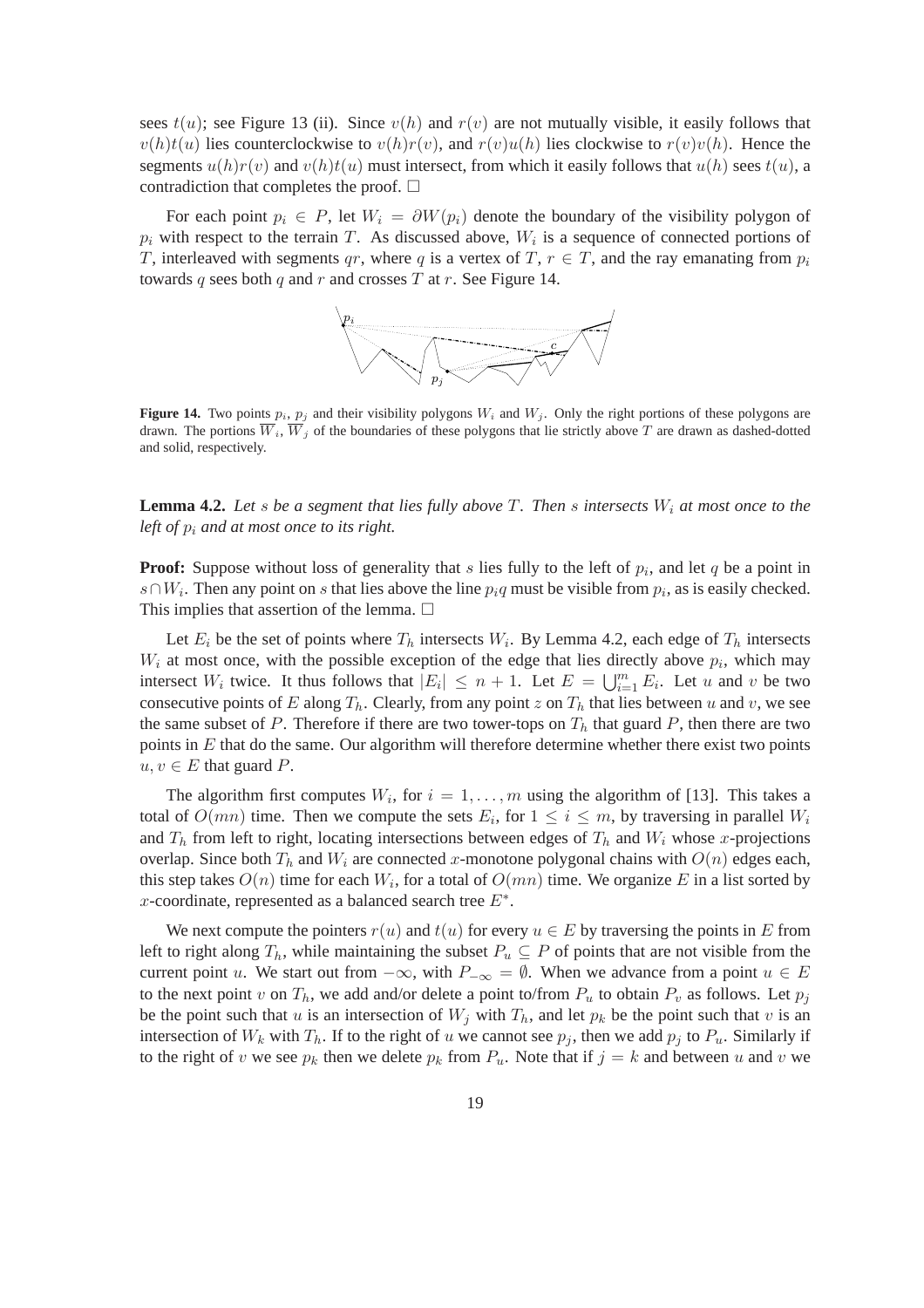cannot see  $p_j$  then  $P_v = P_u$  and we do not have to delete and add  $p_j$ . After these updates we have the set  $P_v$ , and we set  $r(v)$  (resp.,  $t(v)$ ) to be the leftmost (resp., rightmost) point in  $P_v$  which is to the right of v, or to  $+\infty$  (resp.,  $-\infty$ ) if  $P_v$  is empty. We perform this computation in  $O(mn \log n)$ time, by maintaining  $P_u$  in a search tree, sorted by increasing x-coordinate.

Let  $W_i^r$  (resp.,  $W_i^{\ell}$ ) be the portion of  $W_i$  that lies to the right (resp., left) of  $p_i$ . It is easily checked that  $W_i^r$  has the following *order property*: Let  $a, b \in W_i^r$ , with a lying to the left of b. Then the slope of  $p_i a$  is smaller than or equal to the slope of  $p_i b$ . (A symmetric property holds for  $W_i^{\ell}$ , but we shall not use it.)

The core of our algorithm is based on the following lemma and its corollary.

**Lemma 4.3.** Let  $i < j$ , and let u be the leftmost intersection point of  $W_i^r$  and  $W_j^r$ . Then to the left *of* u,  $W_j^r$  lies below  $W_i^r$ , and to the right of u,  $W_j^r$  lies above or overlaps with  $\tilde{W_i^r}$ .

**Proof:** Both segments  $p_i u$  and  $p_j u$  are contained in the region of the plane bounded from below by T. We refer to this region as the closed halfplane lying above T. This implies that  $p_i$  lies below  $p_iu$ , unless  $p_j = u$ . In the former case,  $p_j$  is invisible from  $p_i$  and thus lies below  $W_i^r$ . The continuity of  $W_i^r$  and  $W_j^r$  implies that the entire portion of  $W_j^r$  between  $p_j$  and u lies strictly below  $W_i^r$ .

It therefore remains to consider the portion of  $W_j^r$  to the right of u, and to show that this portion lies above, or partially overlaps with,  $W_i^r$ . In other words, we need to show that every point  $z \in W_j^r$ to the right of u is visible from  $p_i$ . To see this we note that, by the order property of  $W_j^r$ ,  $p_j z$  must lie counterclockwise to  $p_i u$ , which is easily seen to imply that the segments  $p_i u$  and  $p_j z$  intersect at some point q; see Figure 15. But then the polygonal chain  $p_i qz$  lies above T, and thus  $p_i z$  also lies above T, implying that z is visible from  $p_i$ , as claimed. This shows that, to the right of u,  $W_i^r$  lies below, or partially overlaps with,  $W_j^r$ .

The case when  $p_j = u$  follows immediately from above.  $\Box$ 



**Figure 15.** Points  $z \in W_j^r$  to the right of u are visible from  $p_i$ .

As a consequence of Lemma 4.3, we obtain:

**Corollary 4.4.** Let  $p_{i_1}, \ldots, p_{i_k}$  be a subset of the points of P, ordered from left to right. Then the upper envelope of  $W_{i_1}^r, \ldots, W_{i_k}^r$  is a concatenation of connected portions of  $W_{i_1}^r, \ldots, W_{i_k}^r$ , such *that, for each*  $i = 1, \ldots, k - 1$ , the portion of  $W_{i_j}^r$  precedes the portion of  $W_{i_{j+1}}^r$ . Some of the *portions may be empty.*

**Proof:** We use the convention that when a point z belongs to several of the chains  $W_{i_1}^r, \ldots, W_{i_k}^r$ , we regard it as belonging to the chain with the largest index  $i_j$ . The assertion is now immediate from Lemma 4.3.  $\Box$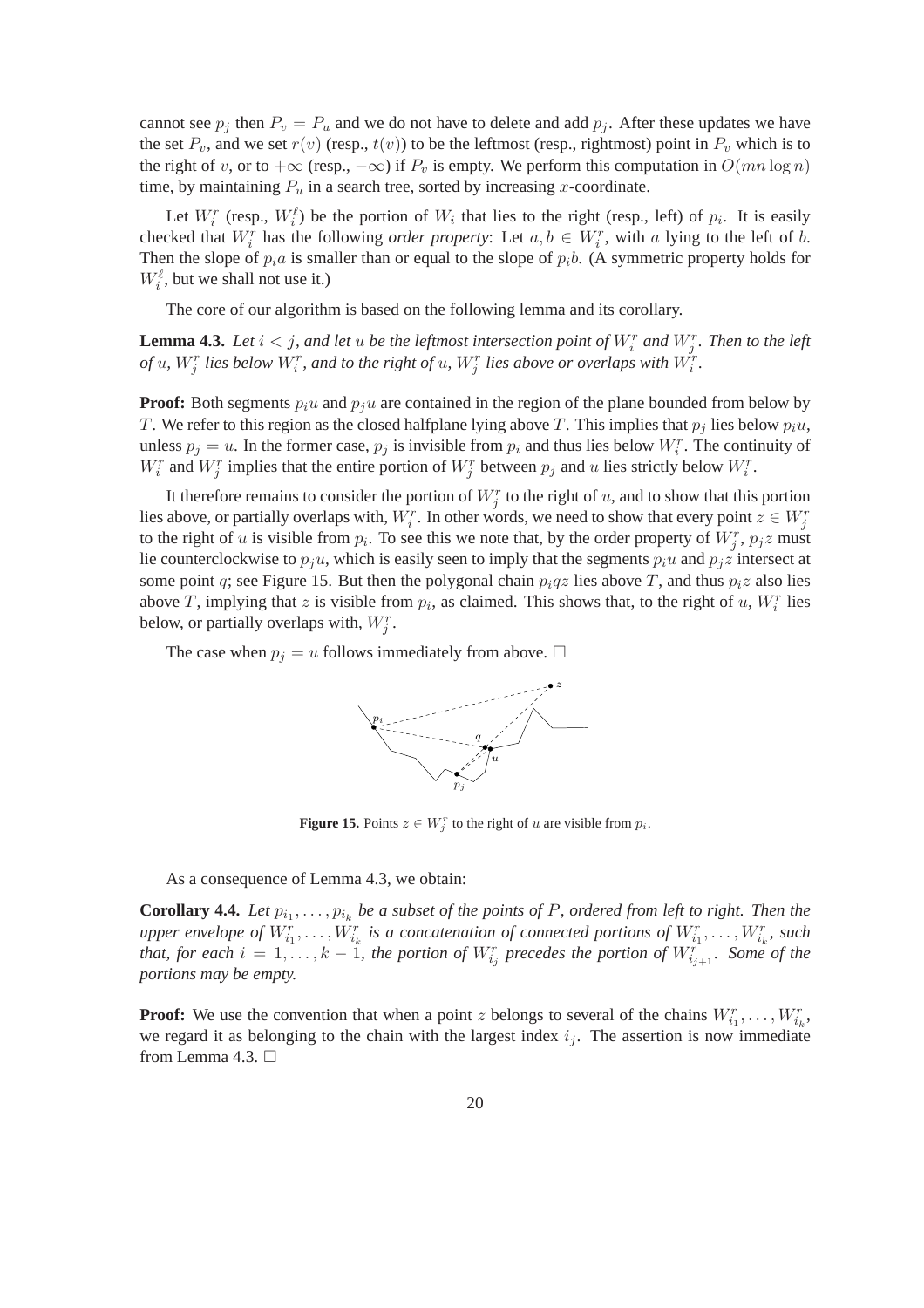For each point  $u \in E$ , recall that  $P_u \subset P$  is the set of points that u does not see. As in the computation of  $r(u)$  and  $t(u)$ , our algorithm traverses the points of E from left to right along  $T_h$ , while maintaining the sets  $P_u$  incrementally. For each point u that we traverse, we decide whether there is another point  $v \in E$  *to the right* of u, such that all points in  $P_u$  are visible from v. To that end we also maintain the upper envelope  $\mathcal{E}(u)$  of  $\{W_i^r | p_i \in P_u\}$ . By definition, any point of E on or above  $\mathcal{E}(u)$  sees all the points of  $P_u$  *to its left*. Let  $v \in E$  be the point on or above  $\mathcal{E}(u)$  that lies to the right of u and has maximum  $r(v)$ . By Lemma 4.1, if  $r(v) > t(u)$ , then u and v cover the entire set P, and otherwise there is no point in E that can sees the entire  $P_u$ .

We maintain  $P_u$  as a binary search tree T. A leaf in T corresponds to  $W_i^r$ , for some  $p_i \in P_u$ . Each internal node x of T represents the upper envelope  $\mathcal{E}_x$  of the chains  $W_i^r$ , for all points  $p_i$  in its subtree. It follows that if r is the root of T then  $\mathcal{E}_r = \mathcal{E}(u)$ . For  $x \in \mathcal{T}$ , the envelope  $\mathcal{E}_x$  is represented as a search tree  $\mathcal{T}_x$ . Each node  $\alpha \in \mathcal{T}_x$  represents an edge  $e_\alpha$  of  $\mathcal{E}_x$ .  $\mathcal{T}_x$  is organized such that if we traverse it in symmetric order we obtain the edges on the envelope from left to right. We associate with each node  $\alpha \in \mathcal{T}_x$  another search tree  $\mathcal{T}_{x,\alpha}$ , that represents the points of E that lie on or above the corresponding edge, ordered from left to right.

The representation of  $\mathcal{T}_{x,\alpha}$  is as follows. Recall that the points of E are stored in a static search tree, sorted from left to right along  $T_h$ .  $T_h$  intersects  $e_\alpha$  at points that belong to E. These points delimit contiguous subsequences of E, which alternate between lying above  $e_{\alpha}$  and lying below it. We collect the subsequences that lie above  $e_{\alpha}$ , and represent each of them by a leaf of  $\mathcal{T}_{x,\alpha}$ , where these leaves are sorted from left to right in  $\mathcal{T}_{x,\alpha}$ . Each such leaf simply stores pointers to the two nodes of the E-tree that delimit the corresponding subsequence. In addition, each leaf of  $\mathcal{T}_{x,\alpha}$  stores the maximum value  $r(v)$  of the points v in the subsequence of E that it represents, and the point v where this maximum is attained. Each internal node  $\xi \in \mathcal{T}_{x,\alpha}$  stores the maximum value  $r(v)$  of the points  $v \in E$  which are above  $e_{\alpha}$  in all the subsequences represented by the leaves of the subtree rooted at  $\xi$ , as well as the point v where this maximum is attained.

We propagate points with maximum  $r(v)$  value further up in  $\mathcal{T}_x$  as well. Each node  $\alpha \in \mathcal{T}_x$  has, in the root of  $\mathcal{T}_{x,\alpha}$ , the maximum value  $r(v)$  of the points  $v \in E$  above  $e_\alpha$ . We also store in each node  $\alpha \in \mathcal{T}_x$  the maximum  $r(v)$  value of a point  $v \in E$  which is above any of the edges of  $\mathcal{E}_x$  that reside in the subtree rooted by  $\alpha$ .

To support updates, at each node of the tree representing all points in  $E$ , sorted along  $T_h$ , we also store the maximum  $r(v)$  value of a point v in its subtree, together with the point v where this maximum is attained.

As we move from a point  $u \in E$  to the next point  $v \in E$  to the right along  $T_h$ , we update  $\mathcal T$ so that it stores  $\mathcal{E}(v)$  — the upper envelope of the functions  $W_i^r$ , for  $p_i \in P_v$ , in the manner just described. Let  $p_i$  be the point such that u is an intersection of  $W_i$  with  $T_h$ , and let  $p_k$  be the point such that v is an intersection of  $W_k$  with  $T_h$ . If to the right of u we cannot see  $p_i$ , then we have to add  $W_j^r$  to the tree T. Similarly if to the right of v we see  $p_k$  then we delete  $W_k^r$  from T. Note that if  $j = k$  and between u and v we cannot see  $p_j$  then we can just leave T unchanged since  $P_v = P_u$ .

Consider T when we are at a point u as we move along  $T_h$ . The root r of T stores in  $\mathcal{T}_r$  the upper envelope  $\mathcal{E}(u)$  of  $W_i^r$  for all point  $p_i \in P_u$ . Let v be the point of E that (i) lies to the right of u, (ii) lies above all chains  $W_i^r$ , for  $p_i \in P_u$  (which is equivalent to v seeing all the points of  $P_u$  to its left), and (iii) has the maximum value  $r(v)$  among all such points. Then v can be retrieved from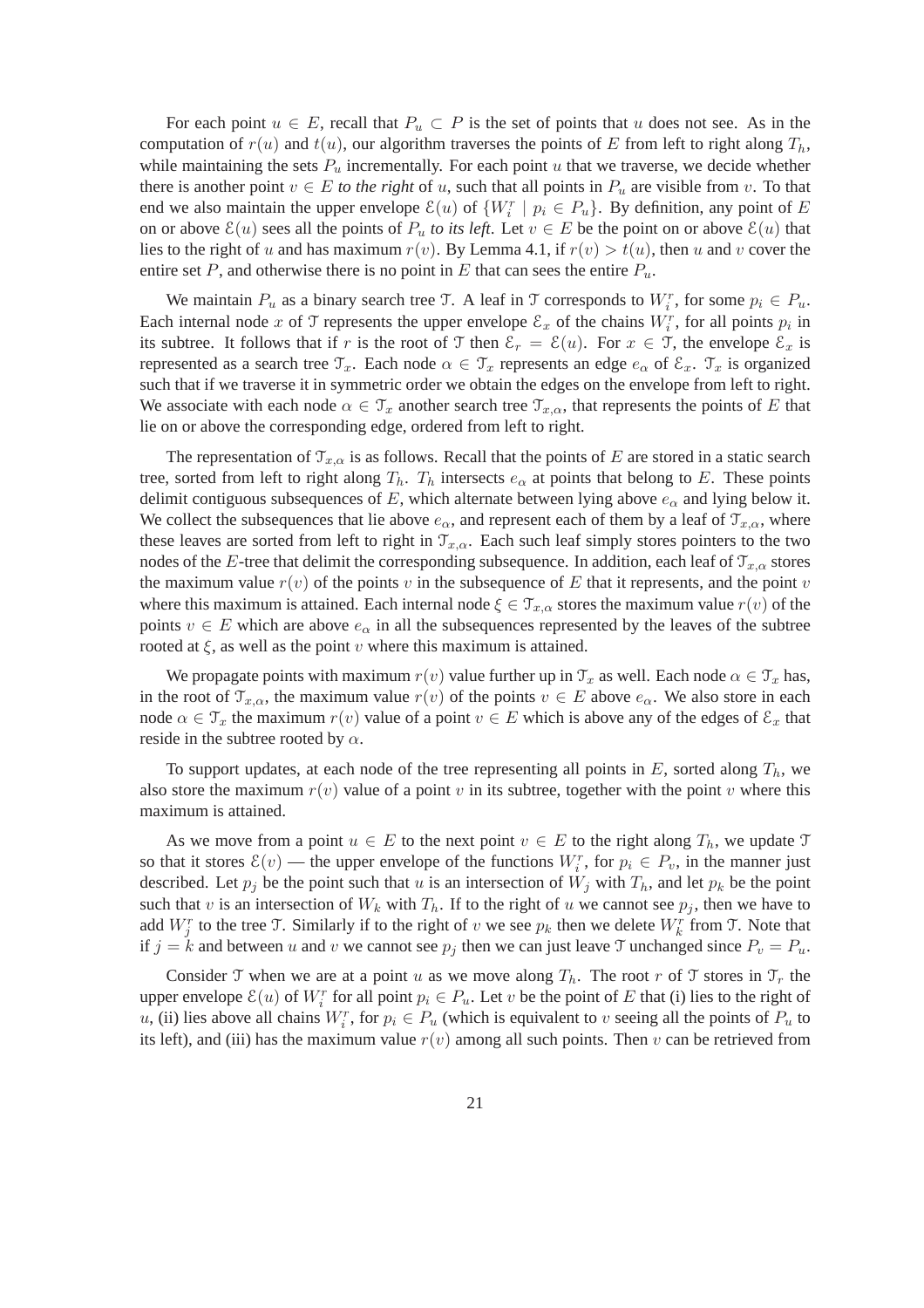$\mathcal{T}_r$  as follows.

Search in  $\mathcal{T}_r$  with the x-coordinate of u. The node  $\alpha$  where this search path ends stores the edge  $e_{\alpha}$  of  $\mathcal{E}(u)$  that lies vertically above or below u. We examine each of the subtrees of  $\mathcal{T}_r$  that hang to the right of the search path to  $\alpha$ , and extract from each of them the point v with maximum  $r(v)$  among all the points of E that are stored in that subtree. Let  $v_1$  be the point that attains the maximum r-value among all these points. Finally, we go to the tertiary tree  $\mathcal{T}_{x,\alpha}$ , and find there the leaf  $\xi$  that stores the subsequence  $E_{\xi}$  of  $\mathcal{E}(u)$  that lies above  $e_{\alpha}$  and contains u, if u does indeed lie above  $e_{\alpha}$ , or else the subsequence  $E_{\xi}$  of  $\mathcal{E}(u)$  that lies above  $e_{\alpha}$  immediately to the right of u. In either case, we examine each of the subtrees of  $\mathcal{T}_{x,\alpha}$  that hang to the right of the search path, extract from each of them the point v with maximum  $r(v)$  among all the points of E that are stored in that subtree, and let  $v_2$  denote the point with largest r-value among these points. If the subsequence  $E_\xi$ lies above  $e_{\alpha}$  immediately to the right of u we extract the point  $v_3 \in E_{\xi}$  with maximum r-value. If the subsequence  $E_{\xi}$  lies above  $e_{\alpha}$  and contains u we search in the E-tree for the point  $v_3$  of  $E_{\xi}$  that lies to the right of u and has maximum r-value. We now return the point v among  $v_1, v_2, v_3$  that attains the maximum r-value.

By what has been argued above, we test whether  $r(v) > t(u)$ . If so, u and v cover the entire set P, and we stop and report them. Otherwise there is no point in  $E$  that, together with  $u$ , covers  $P$ , and then we move to the next point of E.

We now describe how to update T. That is, we describe how to add a chain  $W_j^r$  to the set of chains that determine the upper envelope of T, or how to delete a chain from that set. To add a chain  $W_j^r$ , we insert a new leaf into T using a standard INSERT operation for binary search trees. This insertion requires to update the envelopes of the nodes on the path in  $\mathcal T$  from the root to the new leaf. We proceed to describe how to update these envelopes during an insertion. Deletion of a chain  $W_j^r$  from T is carried out analogously.

Let x be the left child and y be the right child of a node z in T. To obtain  $\mathcal{E}_z$  from  $\mathcal{E}_x$  and  $\mathcal{E}_y$ , we first locate the leftmost intersection point b of  $\mathcal{E}_x$  and  $\mathcal{E}_y$ . Then we split  $\mathcal{E}_x$  at b into two connected pieces  $\mathcal{E}_x^{\ell}$  and  $\mathcal{E}_x^r$ , containing the portions of  $\mathcal{E}_x$  that lie to the left and to the right of b, respectively. Similarly, we split  $\mathcal{E}_y$  at b into its left portion  $\mathcal{E}_y^{\ell}$  and its right portion  $\mathcal{E}_y^r$ . By Corollary 4.4,  $\mathcal{E}_z$  is the concatenation of  $\mathcal{E}_x^{\ell}$  and  $\mathcal{E}_y^r$ .

We find the leftmost intersection b of the two envelopes  $\mathcal{E}_x$  and  $\mathcal{E}_y$  as follows. We first find the edge e of  $\mathcal{E}_x$  that contains b. We start with the edge  $e'$  at the root of  $\mathcal{T}_x$ , the tree that represents  $\mathcal{E}_x$ , and check whether its endpoints are above or below  $\mathcal{E}_y$ . Each of these checks can be done in logarithmic time. If both endpoints of  $e'$  are above  $\mathcal{E}_y$ , we continue the search in the right child of e'. If both endpoints of e' are below  $\mathcal{E}_y$  we continue with the left child of e'. If the left endpoint of e' is above  $\mathcal{E}_y$  and the right endpoint of e' is below  $\mathcal{E}_y$  then  $e = e'$  and we stop the search. By Corollary 4.4, the symmetric positions of the endpoints of  $e'$  with respect to  $\mathcal{E}_y$  are impossible. Handling cases where one or both endpoints of  $e'$  lie on  $\mathcal{E}_y$  is done similarly, by regarding those endpoints as lying below  $\mathcal{E}_y$ . We locate the edge  $f \in \mathcal{E}_y$  such that  $b \in f$  analogously. After having found  $e$  and  $f$ ,  $b$  is easily computed in constant time.

Next we describe how to split  $\mathcal{E}_x$  and  $\mathcal{E}_y$  at b. We implement each of these splits using a standard SPLIT operation on search trees. We also split at b the secondary trees  $\mathcal{T}_{x,\alpha_e}$ ,  $\mathcal{T}_{y,\alpha_f}$  associated with the edges  $e$  and  $f$ , respectively, that contain the points of  $E$  on or above these edges. The left part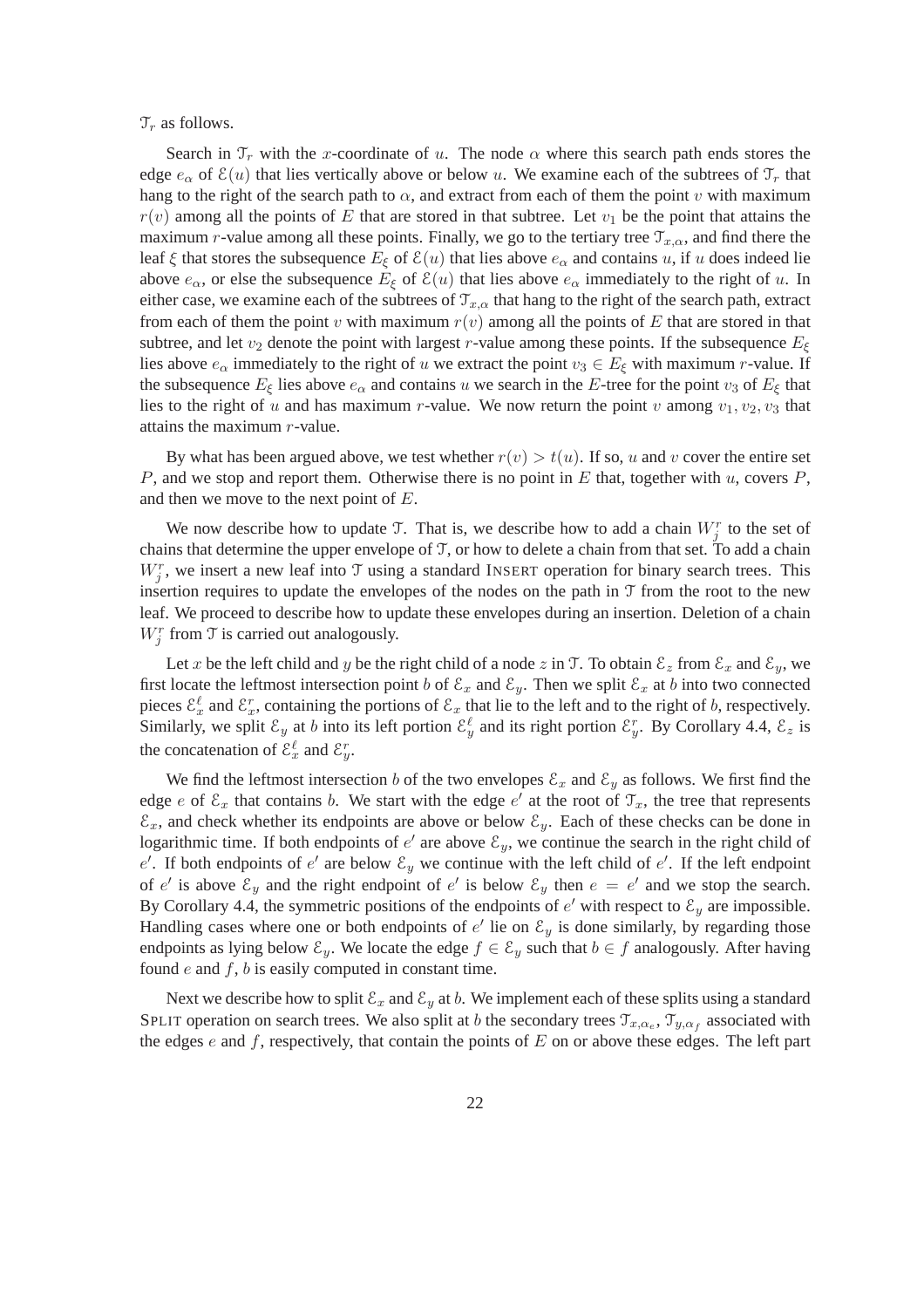of the tree  $\mathcal{T}_{x,\alpha_e}$  is associated with the portion of e on  $\mathcal{E}_x^{\ell}$ , and the right portion of the tree  $\mathcal{T}_{y,\alpha_f}$  is associated with the portion of f on  $\mathcal{E}_y^r$ .

When we split a tertiary tree  $\mathcal{T}_{x,\alpha_e}$  at b and b falls within the range of a leaf  $\xi$  of  $\mathcal{T}_{x,\alpha_e}$ , we have to split  $\xi$  into two leaves  $\xi_1$  and  $\xi_2$ . Let the leaf  $\xi$  represent the sequence of points of E above  $T_h$ from  $e_1$  to  $e_2$ . The leaf  $\xi_1$  represents the subsequence of E from  $e_1$  to the point of E just before b. The leaf  $\xi_2$  represents the subsequence of E from the point right after b to  $e_2$ . The leaf  $\xi_1$  is the rightmost in the left tree produced by the split of  $\mathcal{T}_{x,\alpha_e}$ , and the leaf  $\xi_2$  is the leftmost in the right tree produced by the split of  $\mathcal{T}_{x,\alpha_e}$ . We find the maximum  $r(v)$  value to store in  $\xi_1$  by taking the maximum among the  $r(v)$  values of the subtrees which are to the left of the search path to b and to right of the search path to  $e_1$  in the tree containing all the points in E. Similarly, we find the maximum  $r(v)$  value to store at  $\xi_2$ .

Finally we concatenate  $\mathcal{E}_x^{\ell}$  and  $\mathcal{E}_y^r$  to obtain  $\mathcal{E}_z$ , using a standard CONCATENATE operation on binary search trees. It is straightforward to maintain the maxima of the r-values while doing rotations in binary search trees. Since split and concatenate of binary search trees change the tree only via rotations, it is easy to maintain these maxima of the r-values during split and concatenate.

It is easy to see that each update (insertion or deletion of a chain  $W_j^r$ ) to  $\mathfrak I$  takes  $O(\log^3 n)$  time: (i) the search path in T visits  $O(\log n)$  nodes, (ii) for each such node the corresponding paths in  $\mathcal{T}_x$ and  $\mathcal{T}_y$  have  $O(\log n)$  nodes, and (iii) at each node in  $\mathcal{T}_x$  (or  $\mathcal{T}_y$ ) we need  $O(\log n)$  time to perform the required computation (see above). Thus, the entire algorithm runs in  $O(mn \log^3 n)$  time. That is, we have shown:

**Theorem 4.5.** *Let* T *be a terrain with* n *edges in the plane,* P *a set of* m *points lying on* T*,* and  $h > 0$  a parameter. We can determine, in  $O(mn \log^3 n)$  *time, whether there exist two points*  $u, v \in T$  *such that each point of* P *is visible from either*  $u(h)$  *or*  $v(h)$ *.* 

#### **4.2 Plugging the parametric search**

Next we apply parametric searching to the decision procedure just described, to obtain an algorithm that finds the smallest height  $h^*$  of two towers that cover the entire set  $P$ . As usual, this is done by running a parallel generic simulation of the decision procedure at the unknown optimal height  $h^*$ , resolving comparisons that depend on  $h^*$  by finding their critical h-values and running a binary search through them, thereby progressively shrinking the range where  $h^*$  has to lie.

Fortunately, most of the steps in the decision procedure are *independent* of the value of h. Specifically, after E has been computed and sorted along  $T_h$ , all subsequent steps are independent of h, since they mostly maintain structures that depend on the visibility polygons  $W(p_i)$ , which do not depend on  $h$ . Hence, after the generic simulation reaches the stage where  $E$  has been computed and sorted, we can stop, take the smallest h in the current range, which we know to be equal to  $h^*$ , call the decision procedure with this specific  $h^*$ , and output the two resulting towers.

Since the visibility polygons  $W_i$  do not depend on h, we start the algorithm by computing them explicitly, in a total of  $O(mn)$  time. We then process all the  $W_i$ 's in parallel. For each  $W_i$ , we merge the sequence of its vertices, sorted in left-to-right order, with the similarly sorted sequence of the vertices of  $T_h$ . Note that the x-coordinates of the vertices of  $T_h$  coincide with those of the vertices of  $T$ , and thus are independent of  $h$ , so all the merges can be done explicitly.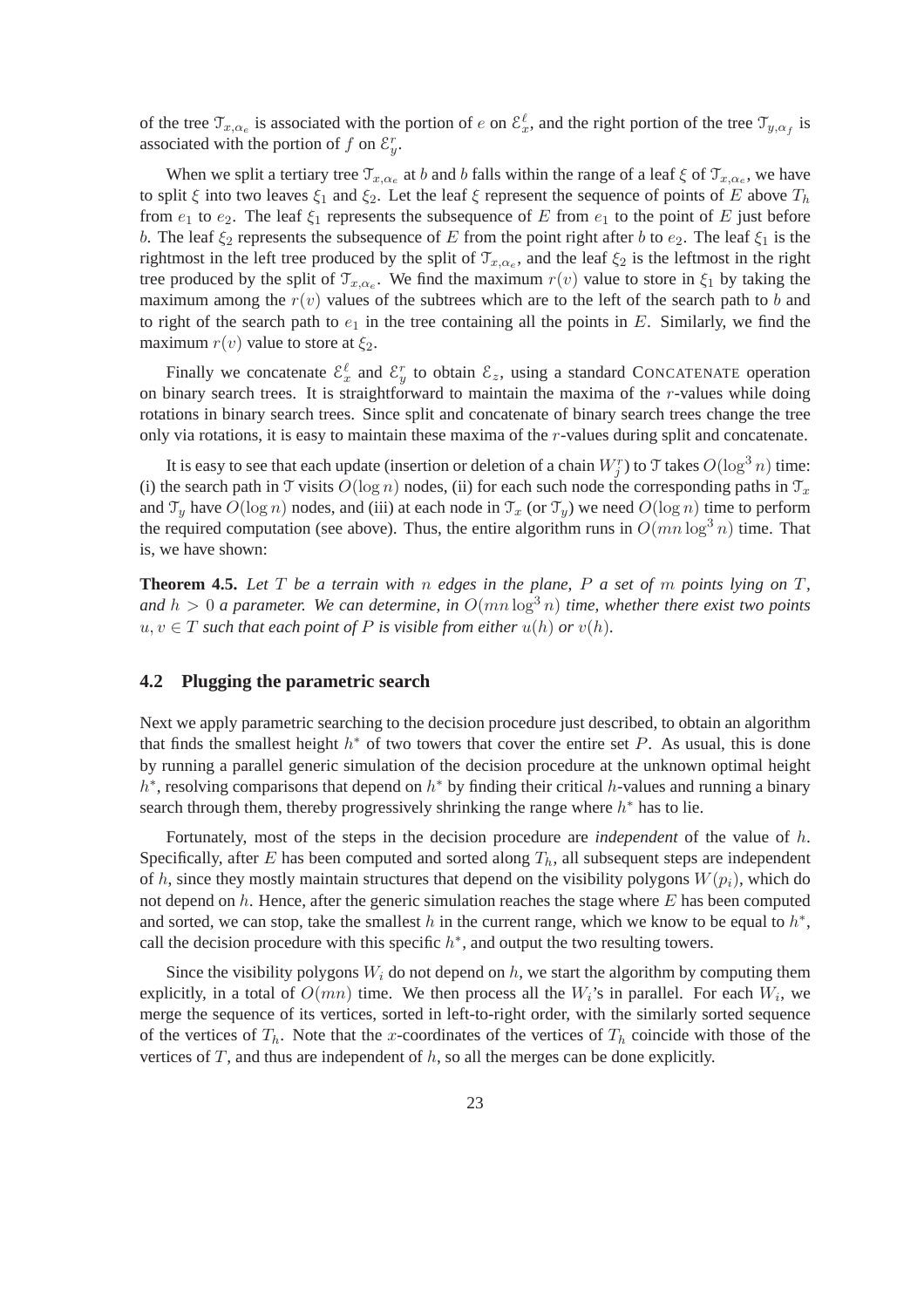Consider a fixed  $W_i$ , and let I be an interval between two consecutive vertices in the merged sequence. I is contained in the x-projection of a single edge g of  $W_i$  and of a single edge e of  $T_h$ . There are two critical values  $h_i^- < h_i^+$ , so that e and g intersect when  $h_i^- \leq h \leq h_i^+$ , and they are disjoint when  $h$  lies outside that range. By binary search over all these critical values (using, as usual, the decision procedure to guide the search), we identify all the points of  $E$ , each represented as the intersection point of a specific edge of  $T_h$  with a specific edge of some  $W_i$ . The total cost of this step is  $O(mn \log^4 n)$ .

Next, we need to sort the points of E from left to right. For this we use an  $O(\log n)$ -depth sorting network with  $O(mn)$  processors, and apply the speed-up technique of Cole [9], to accomplish this step also in  $O(mn \log^4 n)$  time. As argued above, we can terminate the parametric search after this stage, and complete the algorithm with a call to the decision procedure with the concrete value of h equal to the minimum of the feasible  $h$ -range.

In summary, we thus have:

**Theorem 4.6.** Given a terrain  $T$  with n edges in the plane, and a set  $P \subset T$  of m points, we can *find, in*  $O(mn \log^4 n)$  *time, two towers of smallest height that can be placed anywhere on* T *and together cover the entire set* P*.*

## **5 The Discrete Two-Tower Problem in 3-Space**

Let T be a polyhedral terrain in  $\mathbb{R}^3$  with n edges, and let  $h > 0$  be a real parameter. Without loss of generality we can assume that each facet of  $T$  is a triangle. We wish to determine whether there exist two vertices u, v of T, so that the watchtowers  $u(h)$ ,  $v(h)$  of height h erected at u, v guard the entire terrain, as defined in the introduction. We call any such pair  $(u, v)$  a *guarding pair* of T. Let V denote the set of vertices of T. For each  $v \in V$  and a facet f of T, let  $H_v(f)$  denote the portion of f that is invisible from  $v(h)$ ; we call it the *invisibility region* of v in f. The regions  $H_v(f)$  can be constructed as follows.



**Figure 16.** The truncated wedge  $W_{v,e}$  and the prism  $W_{v,e}^{-}$ .

For each vertex  $v \in V$  and for each edge e of T not adjacent to v, let  $W_{v,e}$  denote the truncated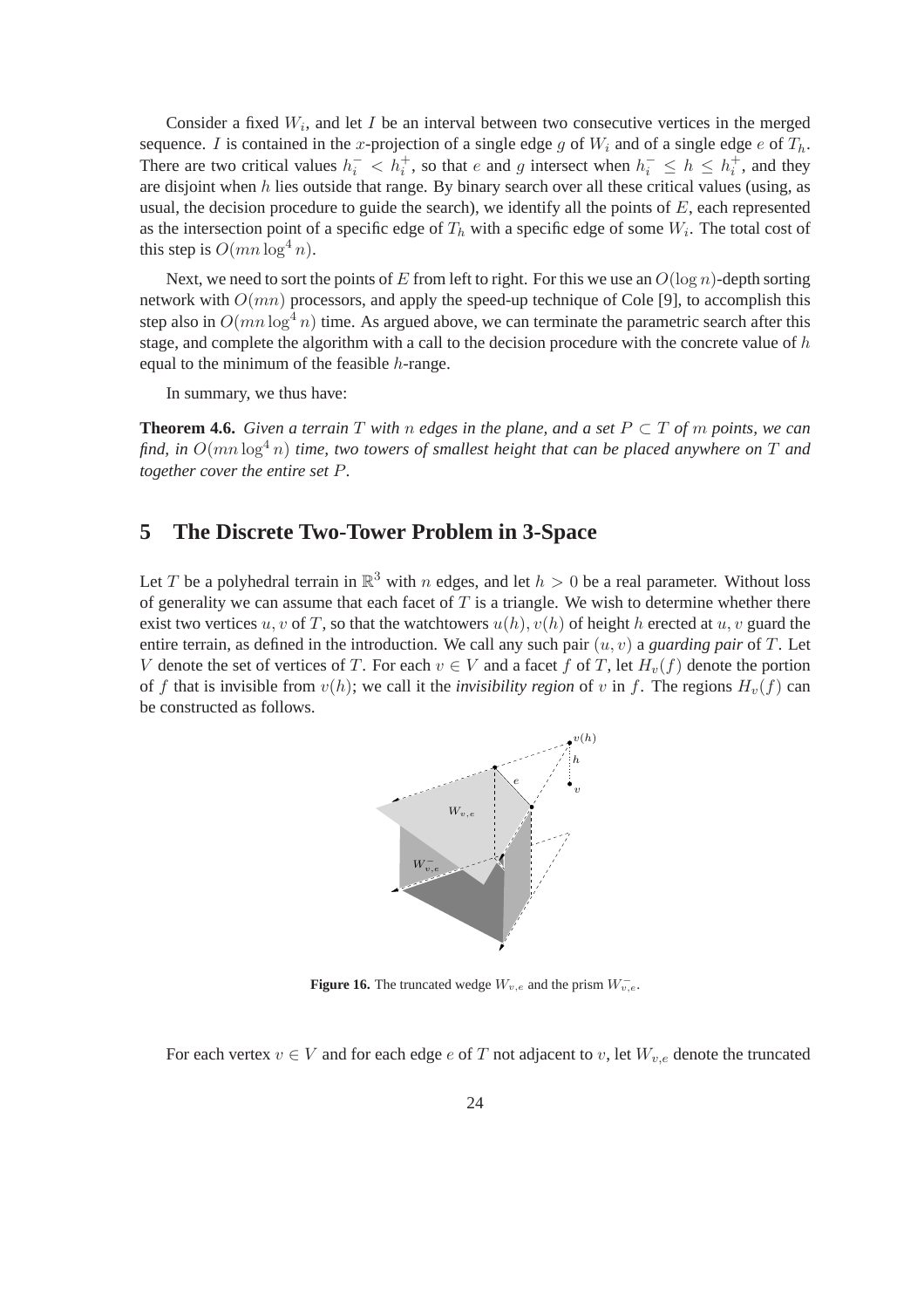planar wedge that is the union of all rays emanating from  $v(h)$  and passing through e, minus the triangle spanned by  $v(h)$  and e. Let  $\pi_{v,e}$  denote the plane containing  $W_{v,e}$ , and let  $W_{v,e}^-$  denote the unbounded prismatic region consisting of all points that lie vertically below  $W_{v,e}$ . The prism  $W_{v,e}^-$  is bounded by  $W_{v,e}$ , and by three vertical walls (semi-unbounded vertical strips) bounded from above by the three edges of  $W_{v,e}$ . Informally,  $W_{v,e}^-$  is the portion of  $\mathbb{R}^3$  that is invisible from  $v(h)$  if T degenerates to the single vertical wall bounded from above by e (see Figure 16).

For each vertex  $v \in V$ , let  $\mathcal{W}_v$  denote the set of all wedges  $W_{v,e}$ , for edges e of T that are not adjacent to v. Let  $\Pi_v$  and  $\mathcal{W}_v^-$  denote the set of all corresponding planes  $\pi_{v,e}$  and prisms  $W_{v,e}^-$ , respectively. Put  $\mathcal{W} := \bigcup_{v \in V} \mathcal{W}_v$ ,  $\Pi := \bigcup_{v \in V} \Pi_v$ , and  $\mathcal{W}^- := \bigcup_{v \in V} \mathcal{W}_v^-$ .

For each facet f of T and each vertex  $v \in V$  not adjacent to f, we can construct  $H_v(f)$  by intersecting each prism  $W_{v,e}^- \in W_v^-$  with f, and by taking the union of all the resulting regions. The complement  $f \setminus H_v(f)$  is the *visibility region* of v (in f). The set of visibility regions, over all facets f of T, is the so-called *visibility map* from  $v(h)$ ; its complexity is  $\Theta(n^2)$  in the worst-case, and it can be computed in  $O(n^2)$  time [22].

It is easy to establish the following properties of  $H_v(f)$ . The intersection of  $H_v(f)$  with any vertical halfplane bounded by the vertical line  $\lambda_v$  through v, is a (possibly empty) line segment contained in f, and having one endpoint (the one nearer to v) on  $\partial f$ . As the halfplane rotates about  $\lambda_v$ , the other endpoint of the invisibility segment traces a polygonal path  $\gamma_v(f) \subset f$ , which is monotone with respect to the horizontal polar orientation  $\theta$  of the halfplane about  $\lambda_v$ . The edges of  $H_v(f)$  that lie in  $int(f)$  are portions of intersections of wedges  $W_{v,e}$  with f. Moreover,  $\gamma_v(f)$  can be interpreted as the upper envelope of these intersection edges, in an appropriate polar coordinate system within the plane containing f. Hence, the combinatorial complexity of  $H<sub>v</sub>(f)$  is  $O(n\alpha(n))$ [22]. The overall complexity of all these regions, for a fixed vertex v, is  $O(n^2)$ , as each of its vertices corresponds to a vertex of the visibility map of T from  $v(h)$ ; as noted above, all the invisibility regions  $H_v(f)$ , over all facets f of T, can be computed in  $O(n^2)$  time.

By definition of  $H_v(f)$ , two vertices u, v of T form a guarding pair of T if and only if  $H_u(f) \cap$  $H_v(f) = \emptyset$  for every facet f of T, or equivalently,  $H_v(f)$  is fully visible from  $u(h)$  for every f. Moreover, as is easily checked,  $H<sub>v</sub>(f)$  is entirely visible from  $u(h)$  if and only if  $u(h)$  sees every point on its boundary  $\partial H_v(f)$ .



**Figure 17.** The segment  $\varrho(u, s)$ .

For a pair  $u, s \in V$ , if s is visible from  $u(h)$ , let  $\rho(u, s)$  be the segment whose endpoints are s and the first intersection point with T of the ray from s in direction  $\overline{u(h)}s$ , as illustrated in Figure 17. If s is not visible from  $u(h)$ ,  $\varrho(u, s)$  is not defined.

**Lemma 5.1.** *Let*  $u, v \in V$ *, and let*  $f$  *be a facet of*  $T$ *.*  $\partial H_v(f)$  *is entirely visible from*  $u(h)$  *if and only if the following two conditions hold:*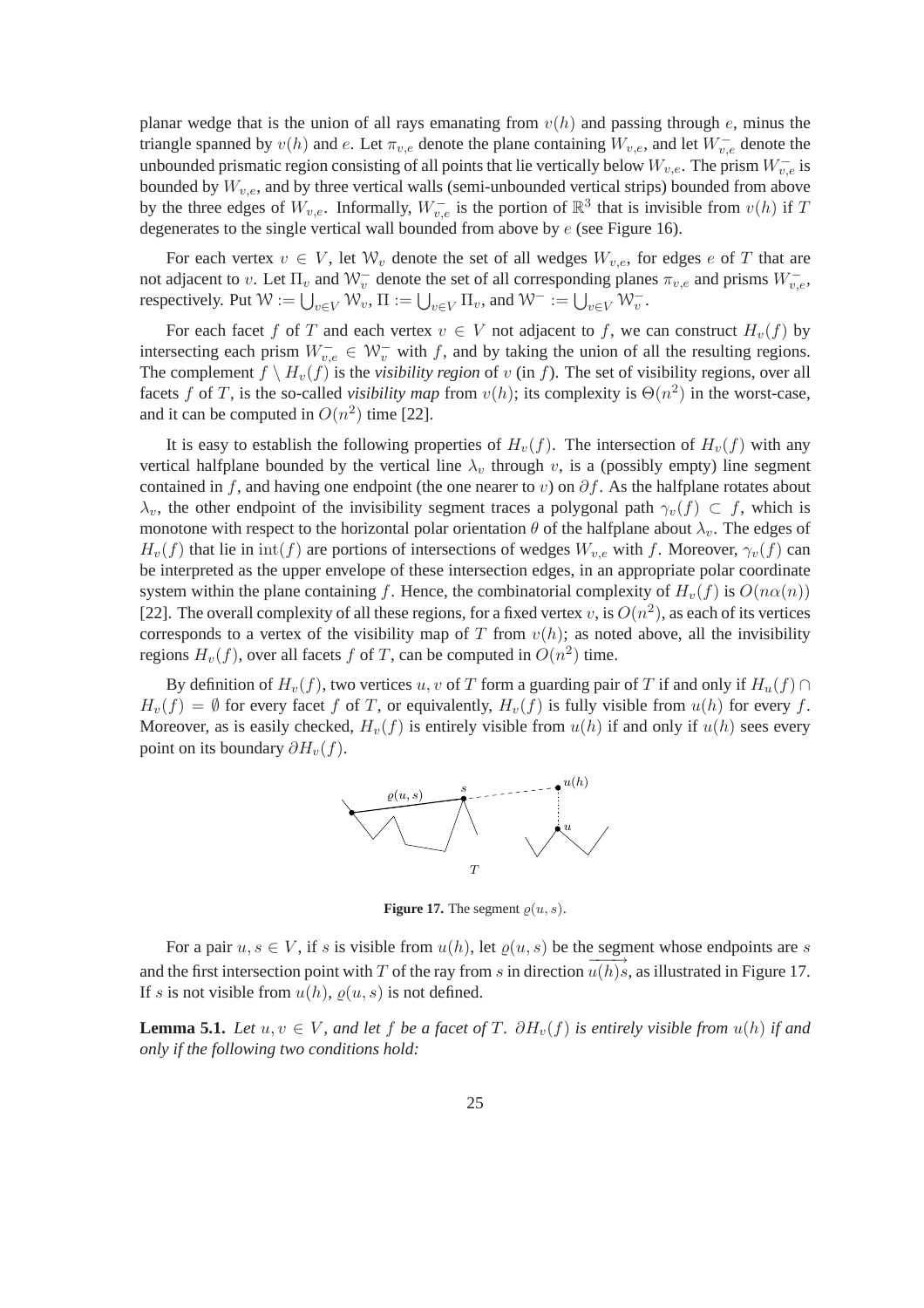- *(V1)*  $u(h)$  *sees every vertex of*  $H<sub>v</sub>(f)$ *.*
- *(V2) There does not exist a vertex*  $s \in V$  *such that the segment*  $\rho(u, s)$  *passes vertically above an edge of*  $H_v(f)$ *.*



**Figure 18.** (i) Intersection of g and a prism  $W_{u,e}^-$ . (ii) The vertical strip  $\Psi$  and its intersection with the wedges  $W_{u,e}$ .

*Proof.* Indeed, if  $u(h)$  sees the entire boundary  $\partial H_v(f)$  then (V1) and (V2) hold. Conversely, suppose for the sake of contradiction that (V1) and (V2) hold but an edge q of  $H<sub>v</sub>(f)$  is not fully visible from  $u(h)$ . Let  $\Psi$  be the vertical strip containing g and bounded by the vertical lines passing through its endpoints. Since g is not fully visible from  $u(h)$  it must intersect some prism  $W_{u,e}^-$ . Moreover, the endpoints of g do not lie inside  $W_{u,e}^-$  because (V1) holds, therefore g intersects the vertical or top boundaries of  $W_{u,e}^-$ ; see Figure 18 (i). Let  $p_{u,e}$  be the point of  $W_{u,e} \cap \Psi$  of the largest vertical distance from g;  $p_{u,e}$  lies on the ray emanating from an endpoint  $\sigma_{u,e}$  of e in direction  $\overrightarrow{u(h)\sigma_{u,e}}$ . Among the prisms  $W_{u,e}^-$  intersecting g let  $W_{u,e'}^-$  be the one so that the (vertical) distance of  $p_{u,e'}$  from g is the largest; see Figure 18 (ii). Since no segments of  $W_{u,e} \cap \Psi$  lies above  $p_{u,e'}$ , and thus  $p_{u,e'}$  does not lie in any prism  $W_{u,e}^-$ , the ray  $\overrightarrow{u(h)\sigma_{u,e'}}$  intersects the terrain after the point  $p_{u,e'}$ . Hence, the segment  $\varrho(u, \sigma_{u,e'})$  passes vertically above g, thereby violating (V2).  $\Box$ 

Conditions (V1) and (V2) are equivalent to the following respective conditions.

- (V1') There does not exist a wedge  $W_{u,e}$ , for an edge e of T not adjacent to u, such that  $W_{u,e}^$ contains a vertex of  $H<sub>v</sub>(f)$ .
- (V2') There does not exist a vertex  $s \in V$  such that the xy-projections of the segment  $\rho(u, s)$  and of some edge of  $H_v(f)$  intersect.

The equivalence of (V2) and (V2') follows from the fact that the segments  $\rho(u, s)$  lie above T, whereas all the edges of  $H<sub>v</sub>(f)$  lie on T. Recall that conditions (V1') and (V2') are formulated for a fixed triple  $u, v, f$  of two vertices and a facet of T. The algorithm has to determine whether there exists a pair  $u, v$  for which (V1') and (V2') hold for every facet f of T.

The algorithm proceeds in two stages. The first (resp., second) stage reports the set  $N_1$  (resp.,  $N_2$ ) of all pairs  $(u, v) \in V \times V$  for which condition (V1') (resp., (V2')) is violated for some facet f. Any pair of vertices  $(u, v) \notin \mathcal{N}_1 \cup \mathcal{N}_2$  is a guarding pair of T, and thus constitutes a solution to the decision procedure. If all pairs of vertices are disqualified, the decision procedure has a negative answer.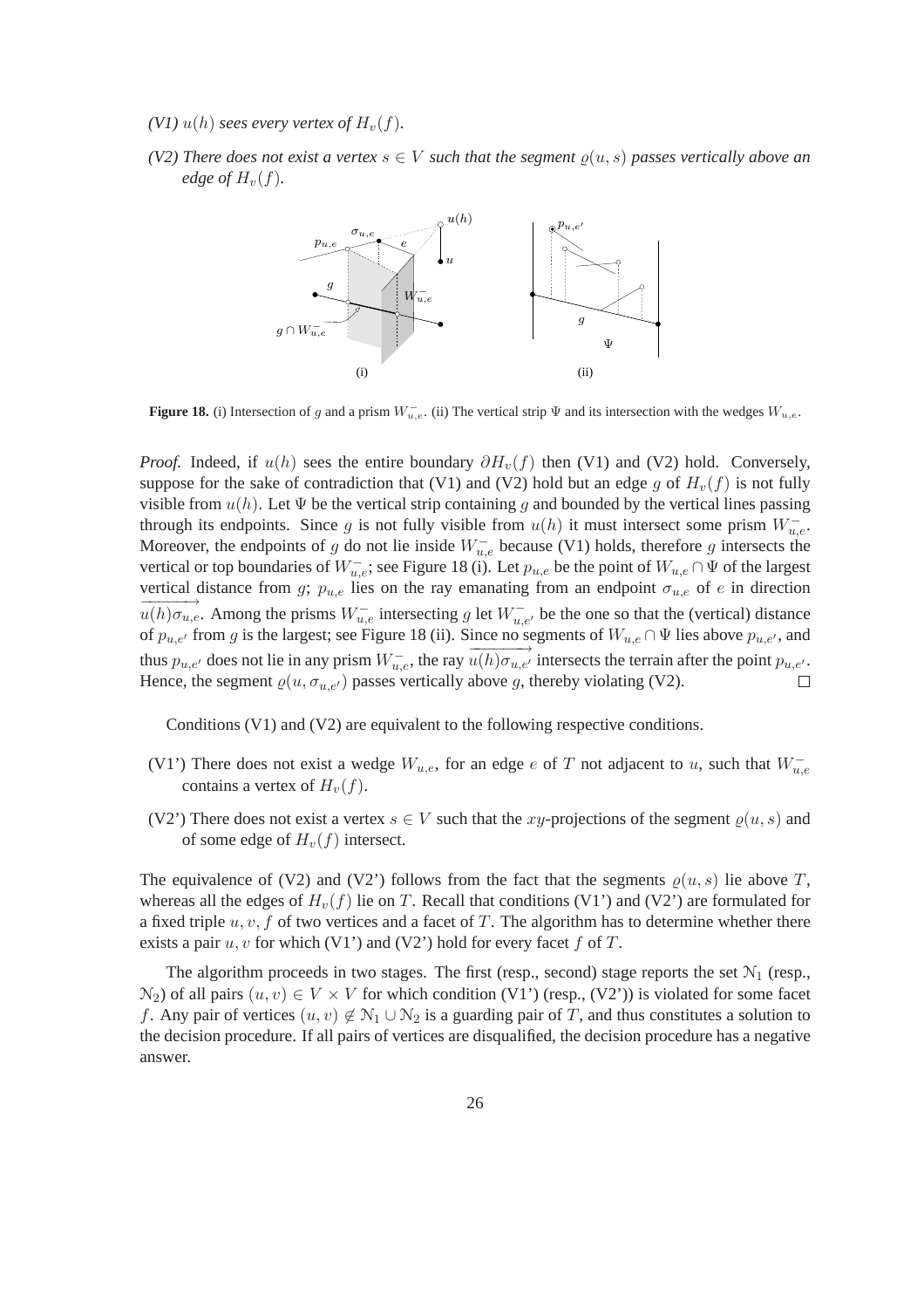**Computing**  $N_1$ . We wish to report all pairs  $(u, v) \in V \times V$  for which there exist an edge  $e \in T$ and a facet  $f \in T$  such that  $W_{u,e}^-$  contains a vertex of  $H_v(f)$ . A vertex  $\chi \in H_v(f)$  lies in  $W_{u,e}^-$  if and only if (i) the xy-projection  $\chi^*$  of  $\chi$  lies inside the xy-projection  $W_{u,e}^*$  of  $W_{u,e}$ , and (ii)  $\chi$  lies below the plane  $\pi_{u,e}$  containing  $W_{u,e}$ .

We fix a vertex  $v \in T$  and report all pairs  $(u, v) \in \mathcal{N}_1$  in two stages. Let  $\Xi$  be the set of vertices in  $H_v(f)$ , and let W be the set of all wedges  $W_{u,e}$ , as defined in the beginning of the section. The first stage reports all pairs in  $\Xi \times W$  that satisfy (i). The second stage reports a pair  $(u, v) \in V \times V$ if there is a pair  $(\chi, W_{u,e})$  reported in the first stage for which  $\chi$  lies below  $\pi_{u,e}$ .

In more detail, let  $\Xi^* = \{ \chi^* \mid \chi \in \Xi \}$ , and let  $\mathcal{W}^* = \{ W^* \mid W \in \mathcal{W} \}$ . We have  $|\Xi^*|, |\mathcal{W}^*| = O(n^2)$ . Each  $W^*$  is an unbounded triangle in the xy-plane. Using a triangle rangesearching data structure [17], we report, in  $O(n^{8/3} \text{polylog}(n))$  time, all pairs  $(\chi, W) \in \Xi \times W$ such that  $\chi^* \in W^*$ , as the disjoint union of complete bipartite graphs. That is, we report a family  $\mathcal{F} = \{(\Xi_1, \mathcal{W}_1), \dots, (\Xi_r, \mathcal{W}_r)\}\$  where (i)  $\Xi_i \subseteq \Xi$  and  $\mathcal{W}_i \subseteq \mathcal{W}$ , (ii) for any  $(\chi, W) \in \Xi_i \times \mathcal{W}_i$ ,  $\chi^* \in W^*$ , and for every pair  $(\chi, W) \in \Xi \times W$  such that  $\chi^* \in W^*$ , there is an index i with  $\chi \in \Xi_i$ and  $W \in \mathcal{W}_i$ . Moreover,  $\sum_i (|\Xi_i| + |\mathcal{W}_i|) = O(n^{8/3} \text{polylog}(n)).$ 

Fix a complete subgraph  $(\Xi_i, W_i) \in \mathcal{F}$ . We preprocess  $\Xi_i$ , in  $O(|\Xi_i| \log |\Xi_i|)$  time, into a data structure so that a halfspace-emptiness query (i.e., determine whether a query halfspace contains any point of  $\Xi_i$ ) can be answered in  $O(\log |\Xi_i|)$  time. This can be accomplished by constructing the Dobkin-Kirkaptrick hierarchy [11] on the convex hull of  $\Xi_i$ . For each  $W_{u,e} \in \mathcal{W}_i$ , we query the data structure with the halfspace  $\pi_{u,e}^-$  lying below  $\pi_{u,e}$ . If  $\pi_{u,e}^- \cap \Xi_i \neq \emptyset$ , we add the pair  $(u, v)$  to  $N_1$ . The total time spent over all complete bipartite graphs of  $\mathcal F$  is  $O(n^{8/3} \text{polylog}(n))$ . Repeating this procedure for all vertices  $v \in T$ , we construct the set  $\mathcal{N}_1$  in  $O(n^{11/3} \text{polylog}(n))$ .

**Computing**  $N_2$ . Let R be the set of segments  $\rho(u, s)$  over all pairs  $u, s \in V$  where s is visible from  $u(h)$ . We compute R as follows. We fix a vertex  $u \in V$  and preprocess T in  $O(n \log n)$  time into a data structure, so that the first intersection point of T with a ray emanating from  $u(h)$  can be computed in  $O(\log n)$  time [22]. For each vertex  $s \in V \setminus \{u\}$ , we determine the first point  $\xi$  hit by the ray  $u(h)s$ . If  $\xi$  lies between s and  $u(h)$  on the ray,  $\varrho(u, s)$  is not defined; otherwise we set  $\rho(u, s) = s\xi$ . We repeat this procedure for all vertices  $u \in T$ . The total time spent in this step is  $O(n^2 \log n)$ .

Fix a vertex  $v \in V$ . We compute in  $O(n^2)$  time the visibility map of T from  $v(h)$  and thus the set  $\mathcal E$  of edges of all the regions  $H_v(f)$ ;  $|\mathcal E| = O(n^2)$ . For a geometric object  $\gamma$  in  $\mathbb R^3$ , let  $\gamma^*$ denote, as above, its xy-projection. Set  $\mathbb{R}^* = \{ \varrho^* \mid \varrho \in \mathbb{R} \}$  and  $\mathcal{E}^* = \{ \gamma^* \mid \gamma \in \mathcal{E} \}$ . Each of  $\mathbb{R}^*$ and  $\mathcal{E}^*$  is a set of  $O(n^2)$  segments in  $\mathbb{R}^2$ . Using the algorithm described in [17], we compute, in  $O(n^{8/3} \text{polylog}(n))$  time, the set of all intersecting pairs  $(\varrho^*, e^*) \in \mathbb{R}^* \times \mathbb{S}^*$  as the disjoint union of complete bipartite graphs, so that the overall size of their vertex sets is  $O(n^{8/3} \log n)$ .

For each complete bipartite subgraph  $\mathcal{R}_i^* \times \mathcal{E}_i^* \subseteq \mathcal{R}^* \times \mathcal{E}^*$  in the output, we output all pairs  $(u, v)$ , such that  $\mathcal{R}_i^*$  contains (the projection of) a segment  $\varrho(u, s)$ , for some  $s \in V$ . The total cost of this step is  $O(n^{8/3} \text{polylog}(n))$ , and we repeat it for each  $v \in V$ , to obtain an output collection  $\mathcal{N}_2$  of all pairs  $(u, v) \in V \times V$ , with the property that the projection of some segment of the form  $\rho(u, s)$  intersects the projection of an edge of some  $H_v(f)$ . In view of the preceding discussion, no pair  $(u, v)$  in  $\mathcal{N}_2$  is a guarding pair of T. The total cost of this step is  $O(n^{11/3} \text{polylog}(n))$ .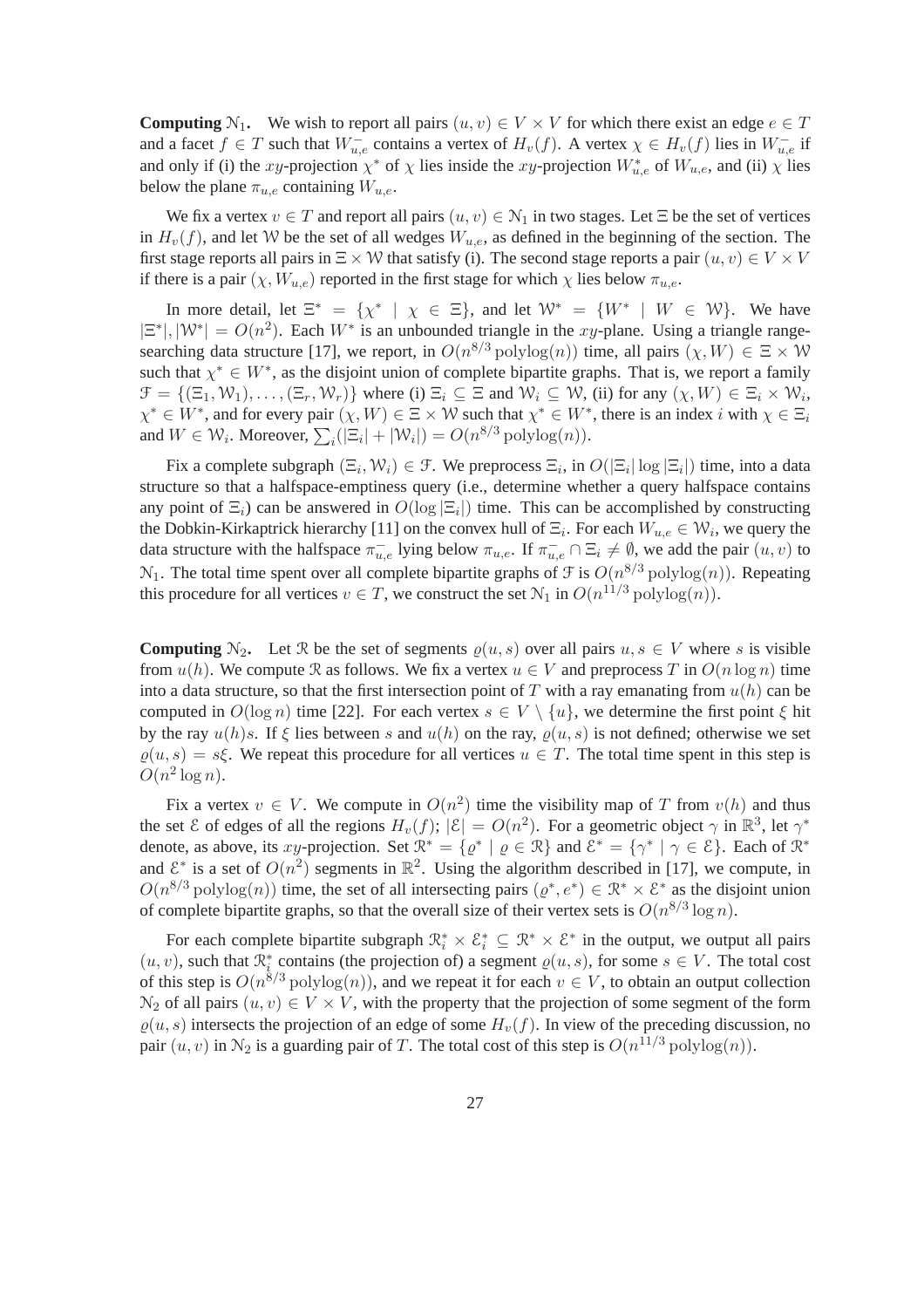Putting everything together, we can find in  $O(n^{11/3} \text{polylog}(n))$  time whether T can be guarded by two watchtowers of height at most  $h$  placed at two vertices of  $T$ .

**The parametric search.** To obtain the full algorithm, we apply parametric searching to the decision procedure just described. We briefly sketch the generic parallel implementation of this procedure. We first construct the invisibility regions  $H<sub>v</sub>(f)$ . Each such region is computed as the upper envelope of  $O(n)$  segments, which is easy to do in polylogarithmic parallel time (see the parametric searching steps for the 2-dimensional problems). Next we compute the segments  $\rho(u, s)$ . This can be done for each pair  $u$ , s in parallel, by considering a vertical planar cross-section of T through  $u$ and s (again, see the corresponding routines in the 2-dimensional problems). Both of these steps can be implemented in near-cubic time, and are thus far from being bottleneck steps.

Next, we simulate the construction of the sets  $N_1$  and  $N_2$ . Each of these constructions uses a collection of two-level range searching structures, each of which can be constructed in polylogarithmic parallel depth; we omit details of these standard constructions, which are mostly routine. We can thus conclude the following.

**Theorem 5.2.** *For a polyhedral terrain in* R <sup>3</sup> *with* n *edges, the discrete version of the two-watchtower problem can be solved in*  $O(n^{11/3} \text{ polylog}(n))$  *time.* 

## **6 Conclusion**

In this paper we have presented efficient algorithms for many variants of the two-watchtower problem. There are of course many additional variants and extensions that could be studied, such as guarding a terrain with three or more guards, guarding with various visibility constraints or costs, maximizing the portion of the terrain that can be guarded by two (or any other number of) guards of a fixed height, guarding more general 3-dimensional polyhedral scenes, and so on.

The immediate open problems are to improve the running time of the algorithms. In particular, (i) Can the 2-dimensional continuous version of the problem be solved in sub-cubic time? (ii) Can the 3-dimensional problem be solved by a faster algorithm? say, by a near-cubic algorithm?

The bottleneck in improving the algorithm for the 3-dimensional problem seems to be in the analysis of visibility along edges of the terrain: We have  $O(n)$  edges, and each of them has  $O(n)$ collections of invisibility intervals, where each collection is induced by some vertex of the terrain, and consists of  $O(n)$  intervals. If we could find, in near-quadratic time, the set of all pairs of vertices that have a common point of invisibility along a fixed edge of the terrain, then we could have solved the whole problem in near-cubic time.

This 1-dimensional subproblem seems to be very basic, and is a special case of *generalized (or colored) intersection searching*, as studied by Gupta et al. and others (see the survey [14]). Recent progress on this problem has been made by Kaplan et al. [16], but it does not lead to an improved solution in our special setting. (It yields an algorithm with running time  $O^*(n^{(5+\omega)/2}) \approx O(n^{3.688})$ , where  $\omega$  < 2.376 is the exponent for matrix multiplication, which is just slightly worse than our solution.)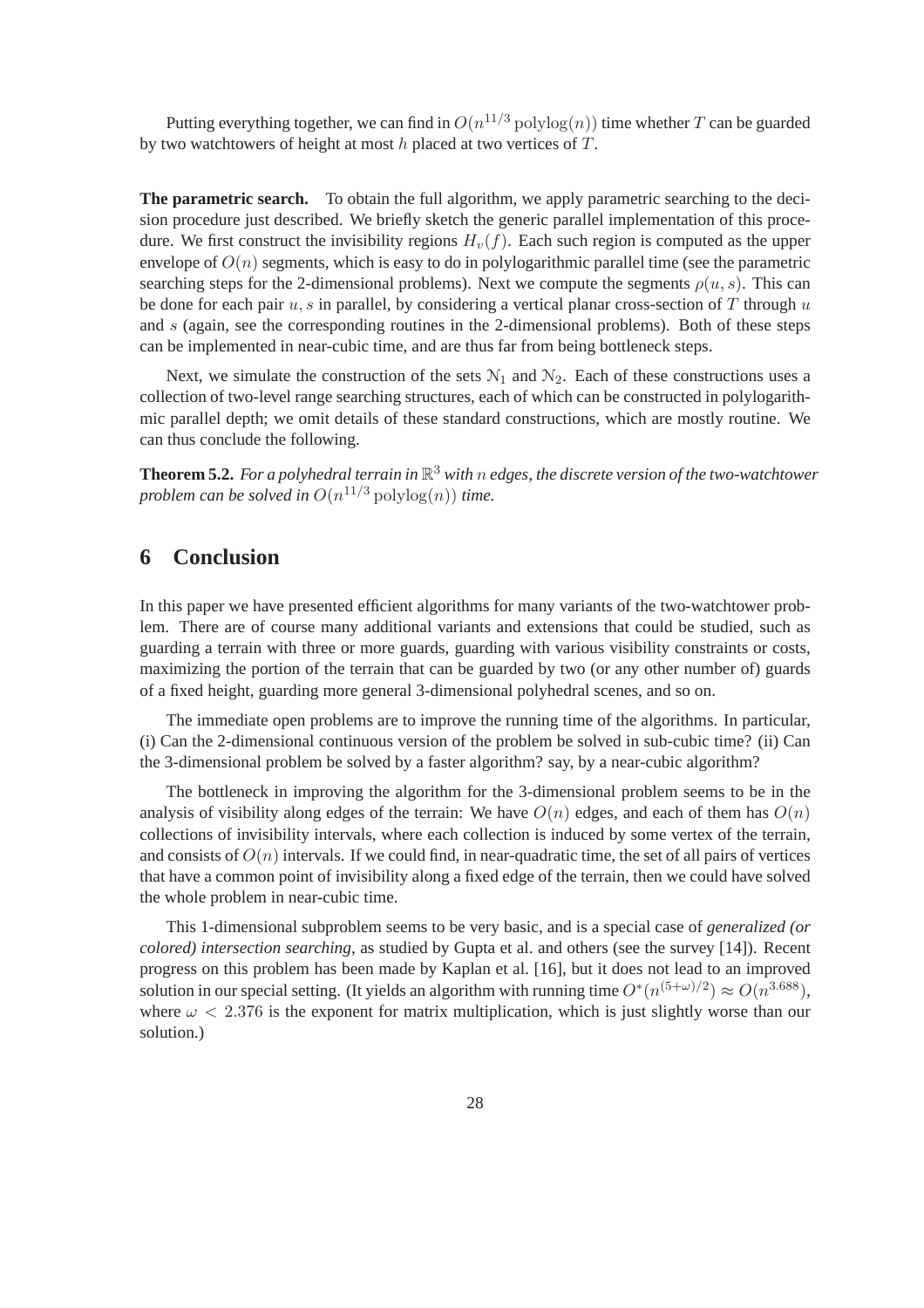## **References**

- [1] A. Aggarwal, B. Chazelle, L. Guibas, C. Ó' Dúnlaing and C. Yap, Parallel computational geometry, *Algorithmica* 3 (1988), 293–328.
- [2] B. Ben-Moshe, P. Carmi, and M. J. Katz, Computing all large sums-of-pairs in  $\mathbb{R}^n$  and the discrete planar two-watchtower problem, *Inform. Process. Lett.* 89 (2004), 137–139,
- [3] B. Ben-Moshe, M. J. Katz, and J.S.B. Mitchell, A constant-factor approximation algorithm for optimal terrain guarding, in *Proc. 16th Annu. ACM-SIAM Sympos. Discrete Algo.*, 2005, pp. 515–524.
- [4] S. Bespamyatnikh, Z. Chen, K. Wang, and B. Zhu, On the planar two-watchtower problem, In *Proc. 7th Annu. Internat. Conf. Computing and Combinatorics*, 2001, pp. 121–130.
- [5] B. Chazelle and L. Guibas, Visibility and intersection problems in plane geometry, *Discrete Comput. Geom.* 4 (1989), 551–581.
- [6] D.Z. Chen and O. Daescu, Maintaining visibility of a polygon with a moving point of view, *Inform. Process. Lett.*, 65 (1998), 269–275.
- [7] D.Z. Chen, V. Estivvill-Castro and J. Urrutia, Optimal guarding of polygons and monotone chains, *Proc. 7th Canadian Conf. Comput. Geom.*, 1995, pp. 133–138.
- [8] K. Clarkson and K. Varadarajan, Improved approximation algorithms for geometric set cover, in *Proc. 21st Annu. Sympos. Comput. Geom.*, 2005, pp. 135–141.
- [9] R. Cole, Slowing down sorting networks to obtain faster sorting algorithms, *J. ACM* 34 (1987), 200–208.
- [10] R. Cole and M. Sharir, Visibility problems for polyhedral terrains, *J. Symbolic Comput.*, 7 (1989), 11– 30.
- [11] D. P. Dobkin and D. G. Kirkpatrick, Fast detection of polyhedral intersection, *Theoret. Computer Sci.* 27 (1983), 241–253.
- [12] S.J. Eidenbenz, C. Stamm, and P. Widmayer, Inapproximability results for guarding polygons and terrains. *Algorithmica* 31 (2001), 79–113.
- [13] L. Guibas, J. Hershberger, D. Leven, M. Sharir and R. Tarjan, Linear-time algorithms for visibility and shortest path problems inside triangulated simple polygons, *Algorithmica* 2 (1987), 209–233.
- [14] P. Gupta, R. Janardan and M. Smid, Computational geometry: Generalized intersection searching, in *Handbook of Data Structures and Applications* (D. P. Mehta and S. Sahni, eds.), CRC Press, 2005, pp. 64.1–64.17,
- [15] J. Hershberger, Finding the upper envelope of n line segments in O(n log n) time, *Inform. Process. Lett.* 33 (1989), 169–174.
- [16] H. Kaplan, M. Sharir and E. Verbin, Colored intersection searching via sparse rectangular matrix multiplication, in *Proc. 22nd Annu. Sympos. Comput. Geom.*, 2006, to appear.
- [17] J. Matoušek, Range searching with efficient hierarchical cuttings, *Discrete Comput. Geom.*, 10 (1993), 157–182.
- [18] N. Megiddo, Applying parallel computation algorithms in the design of serial algorithms, *J. ACM* 30 (1983), 852–865.